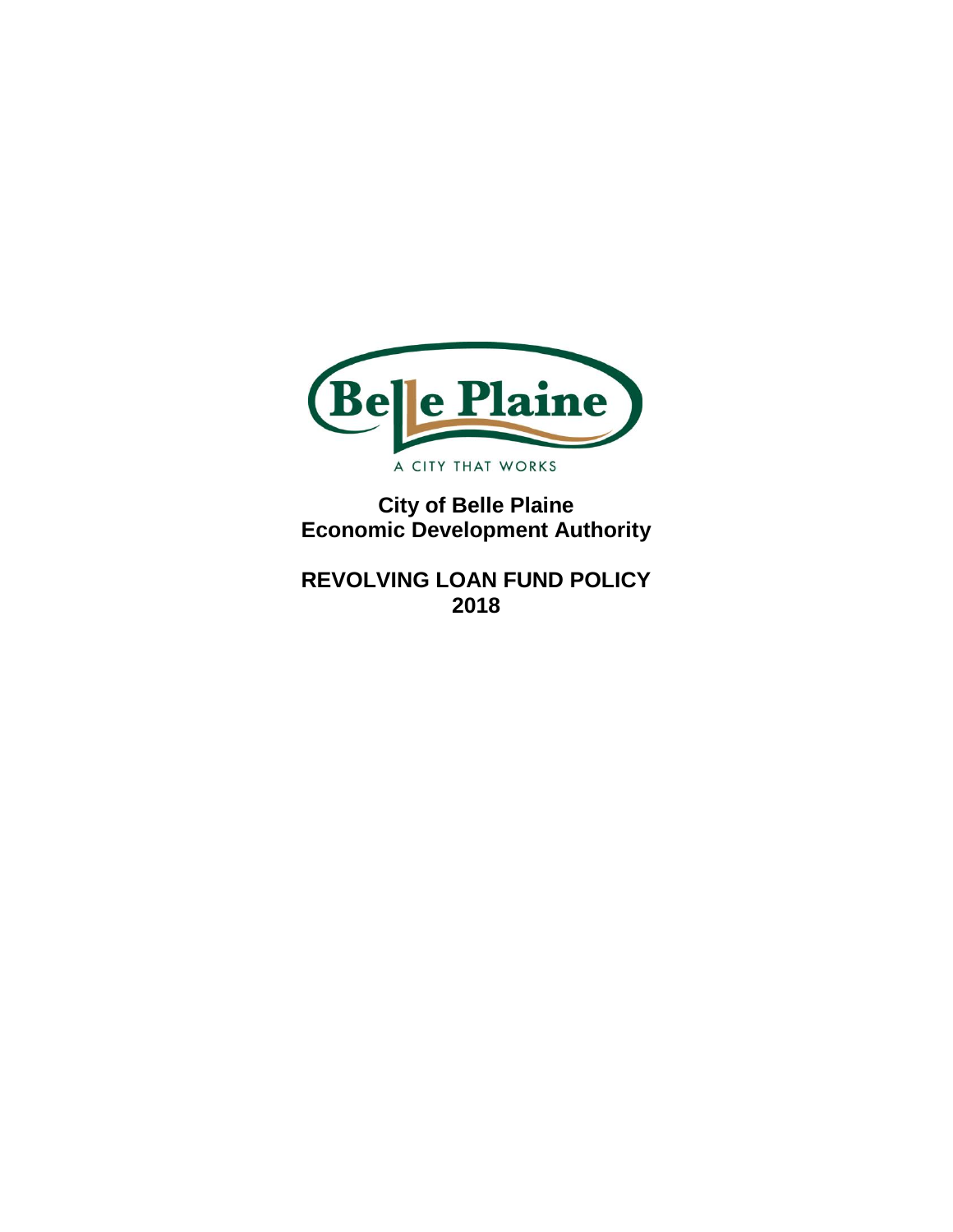# **Belle Plaine Economic Development Authority**

#### **Members**

Rick Krant, President, 2018 Lisa Fahey Dick Coleman Nathan Shutes Crystal Doyle Council Liaison Chris Meyer Council Liaison Cary Coop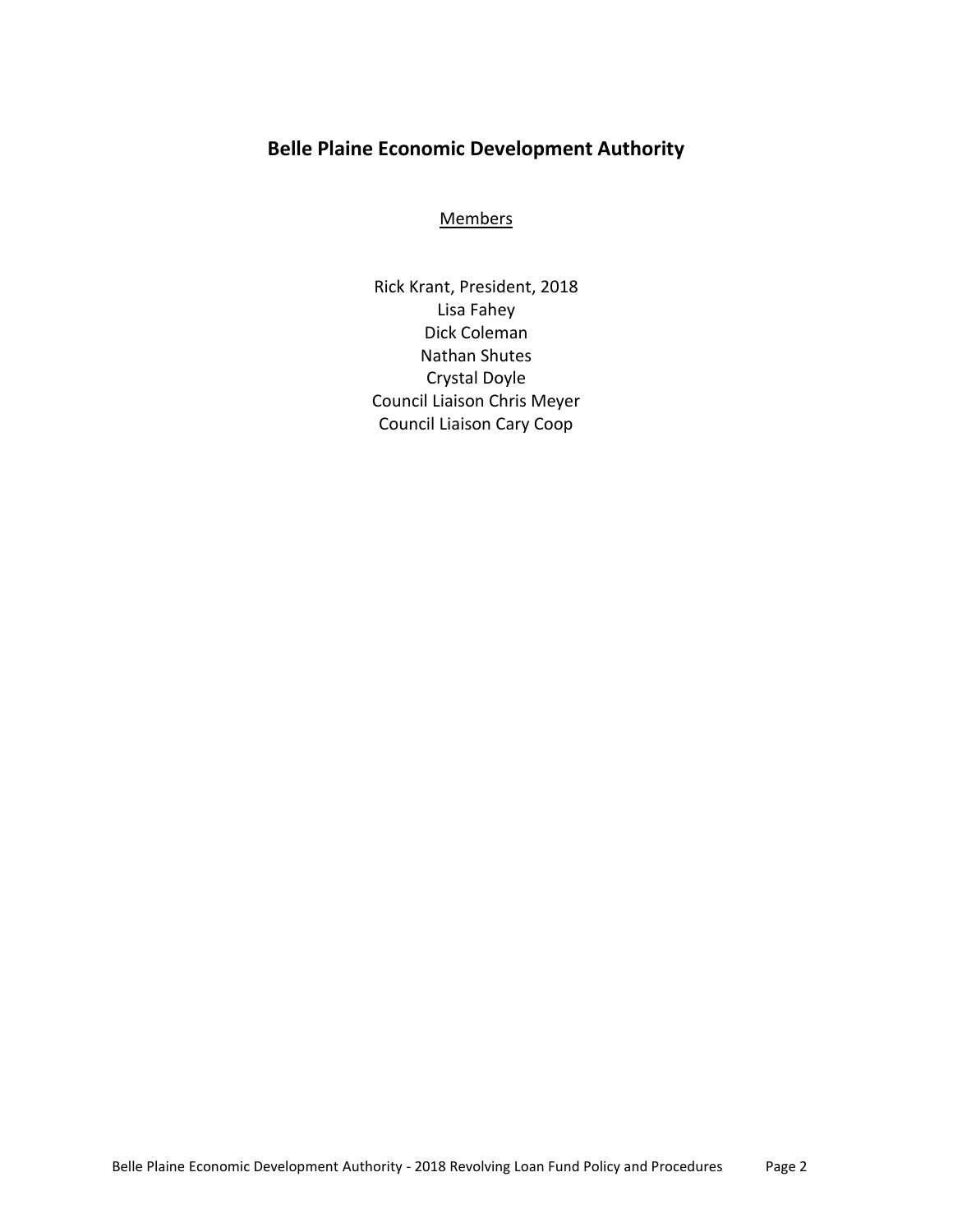# **POLICY AND PROCEDURES FOR THE REVOLVING LOAN FUND OF THE BELLE PLAINE ECONOMIC DEVELOPMENT AUTHORITY (BPEDA) IN AND FOR THE CITY OF BELLE PLAINE**

### I. PURPOSE

The purpose of the Revolving Loan Fund (RLF) is to establish a low interest loan program to provide the capability and incentive for owners and tenants of new and existing businesses to upgrade the appearance, structural condition, and operating efficiency of their places of business, thereby improving their marketability and retaining and expanding job opportunities.

### II. GOALS FOR THE USE OF RLF FUNDS

By providing low interest loans to existing or new businesses, the BPEDA has established the following goals:

- 1. The project will remove, prevent or reduce slums and/or blight, thereby protecting property values and the general public's health, safety and welfare.
- 2. The project must be a conforming use in the Zoning District in which it is located and generally consistent with the City of Belle Plaine's Comprehensive Plan.
- 3. The project use of the RLF requires quality construction and must promote the highest and best use of the land.
- 4. The project will not significantly or adversely increase the impacts on existing utility service needs in the City.
- 5. The project must meet the design guidelines established by the Belle Plaine Zoning Ordinance, and Belle Plaine Design Manual.
- 6. The project should seek to utilize local contractors, suppliers, vendors, professionals, and/or financial institutions.

### III. QUALIFYING IMPROVEMENTS AND USE OF FUNDS

RLF proceeds may be used for the following purposes:

- 1. To improve the exterior appearance of buildings and property, land or building acquisition; building construction; expansion, renovation and/or modernization of buildings; façade improvements; or energy efficiency improvements within the City of Belle Plaine.
- 2. For interior improvements to a building; in addition to the goals set forth in Section II above, the loan must be made for one or more of the following:
	- A. Job creation and/or retention,
	- B. Required compliance with an existing Building Code violation,
	- C. Necessary to obtain a valid certificate of occupancy from the City of Belle Plaine,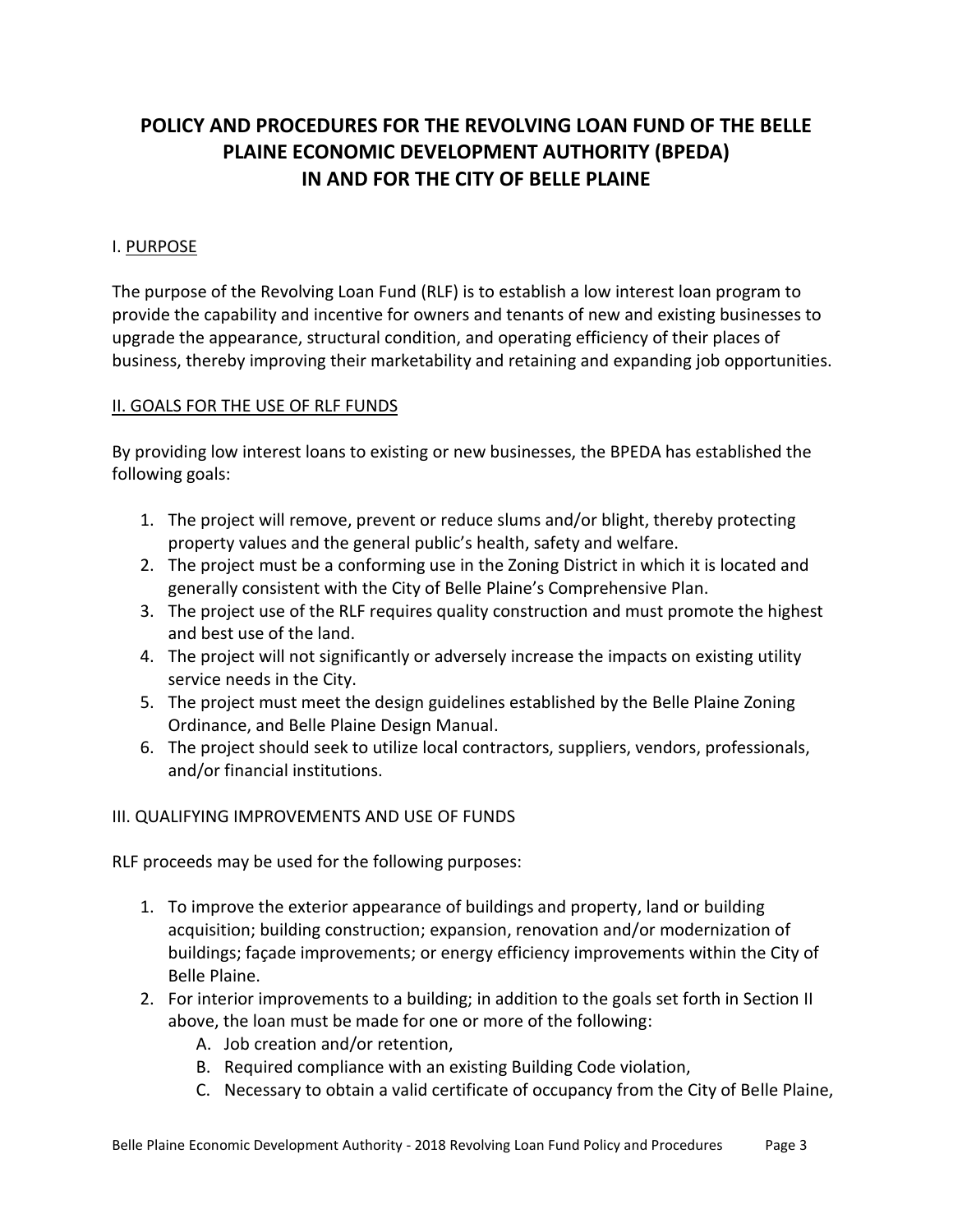- D. Meet any City approved economic development or redevelopment plans and goals,
- E. Meet any City sponsored or established design guidelines; or
- F. Prevention or elimination of slums or blight.
- 3. Other fixed asset financing, including machinery and equipment, solely for the purpose of job creation and/or retention. These items must be defined to have a useful life of at least five (5) years.

Loan proceeds may NOT be applied to work in process or purchases already made at the time of application. Additionally, loan proceeds may not be applied to properties located in the flood plain, refinancing existing debts, non-fixed asset improvements, "soft" costs, working capital, inventory, or sweat equity (payment for the applicant's own labor and performance for construction or improvements. Qualifying Improvements must begin construction (Section III, Items 1 and 2) or be purchased (Section III, Item 3) within 90 days of loan closing, unless an extension is requested and approved.

### IV. APPLICANT ELIGIBILITY

Applicants may be individual owners, partnerships, corporations, tenant operators, or contract for deed purchasers of property and building within the City of Belle Plaine and shall provide all documentation of entity status requested in the application forms. Applicants must have the ability to repay the loan and be an acceptable credit risk as determined by the participating lender and/or by the BPEDA.

### V. NATURE OF LOANS

The BPEDA will review each loan application, pursuant to the goals and policies set forth in this document, on a case by case basis.

- 1. Minimum Loan Amount. The minimum loan amount shall be \$5,000.
- 2. Maximum Loan Amount. The maximum loan amount is at the discretion of the BPEDA but shall not exceed 75% of the funds on deposit in the RLF; or 40% of the total project cost for land/building purchase/construction/renovation, or 25% of the total purchase price of machinery or equipment; whichever is less.
- 3. Loan Terms. The terms for any loan will be determined by the BPEDA, depending on the purpose of the funds, based on the parameters outlined below:

|                                                                       |                                                     | Maximum  |        |
|-----------------------------------------------------------------------|-----------------------------------------------------|----------|--------|
| Loan Purpose                                                          | Limits                                              | Term*    | Rate** |
| Land/Building Purchase; Building<br><b>Construction or Renovation</b> | The BPEDA loan may not exceed 40% of project cost   | 10-years | 2.50%  |
|                                                                       |                                                     |          |        |
| Purchase of Machinery or                                              |                                                     |          |        |
| Equipment                                                             | The BPEDA loan may not exceed 25% of purchase price | 7-vears  | 3%     |

**\***The term for any loan will be determined by the BPEDA

**\*\***The interest rate will be a fixed rate, and set at 2% below the prime interest rate established at the time of closing, or the percentage allowed depending on the use of the RLF proceeds, based on this chart, whichever is greater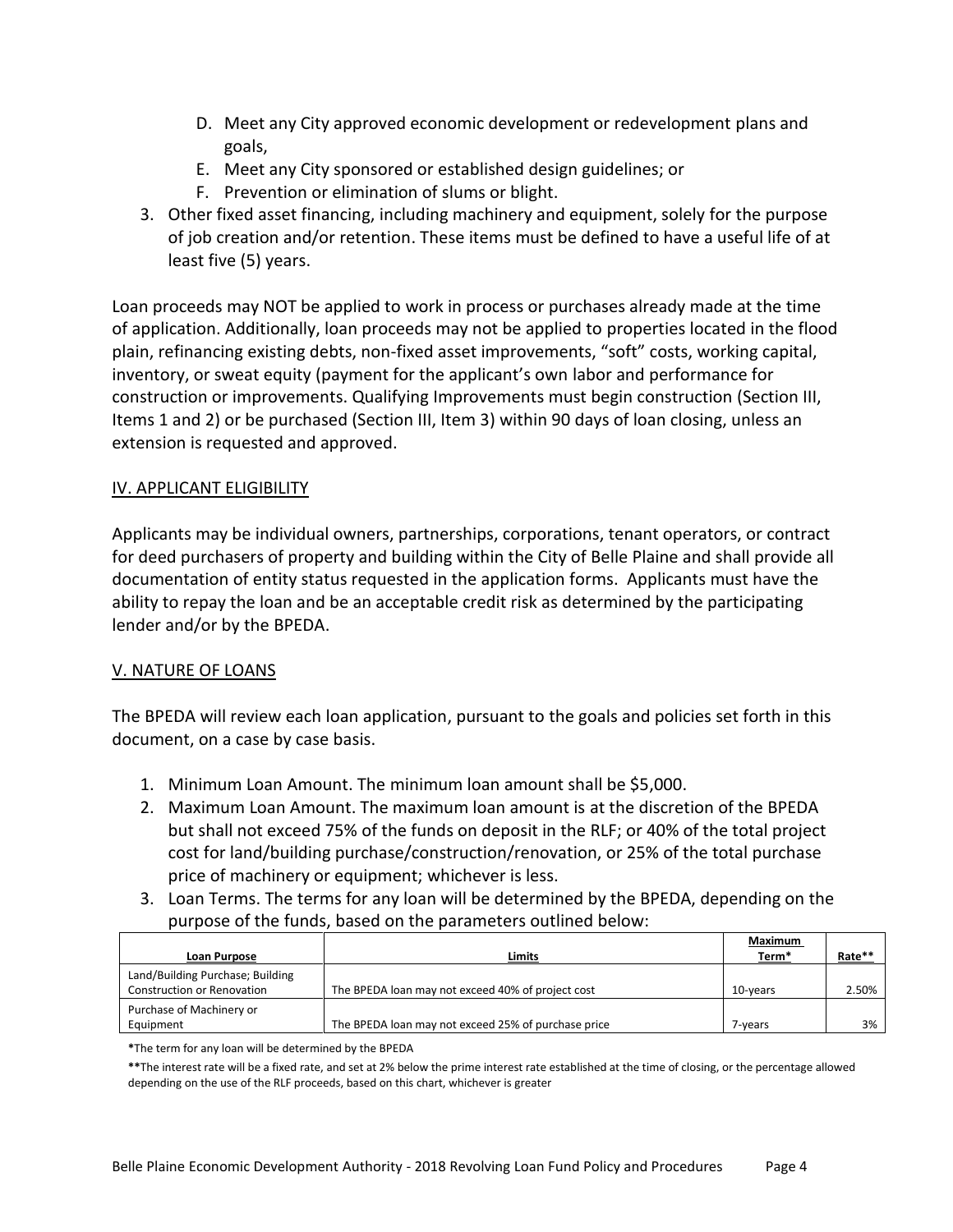- 4. Equity Participation. There shall be a minimum of 10 percent equity investment of total project costs required of all applicants.
- 5. Loan Costs. The applicant is responsible for all hard loan costs such as title opinions, appraisals, filing fees, abstracting costs, recording fees, legal fees, fees pertaining to production of loan documents, and mortgage tax.
- 6. Payments on the loan shall be allocated first to interest due, then to principal due, then to reasonable collection costs.
- 7. Documentation. Each loan shall be supported by a loan agreement providing the terms of the assistance. The Borrower's repayment obligation shall be evidenced by a promissory note. Other documentation required includes any security documents described in Section 7 hereof. All required documents must be executed before funds can be disbursed.
- 8. Loan Security and Guarantees. The applicant must be able to secure the loan with a first or second position mortgage upon the building, land, and/or assets involved or other approved collateral. If machinery or equipment owned by the Borrower is proposed as security a first or second position security interest evidenced by a security agreement in said machinery or equipment is required. The value of approved collateral will be discounted up to a maximum of 80% of appraised market value for land/building, and up to 65% for machinery and equipment. Personal guarantees from company owners (greater than 20% ownership) shall also be required for all loans. The BPEDA may also require corporate guaranties of entities related to the Borrower as additional collateral. The BPEDA may also require additional agreements, such as a security agreement and a business subsidy agreement to be executed by the Borrower if the loan is subject to the Minnesota Business Subsidy Act, Minnesota Statues, Section 116J.993 through 116.995 as amended. The applicant must demonstrate the financial means to repay the loans as determined by the BPEDA and/or other participating financial institutions in their sole discretion.
- 9. Insurance. The applicant must demonstrate that the assets involved are insured for an amount not less than the total outstanding loans. The Applicant shall provide proof of insurance listing the City as an additional insured.
- 10. Balance Due. If the applicant sells or transfers title to the improved building or equipment, or relocates any portion or all of the business outside the City of Belle Plaine, prior to full repayment of the loan, the loan must be paid in full with interest. The property transfer applicant may apply for a BPEDA RLF loan subject to the terms of this policy, however, existing RLF loans are not transferable or assumable.

### VI. PARTICIPATING LENDERS

For Loan applications in which there is another participating lender other than the BPEDA as part of the project financing package; the participating lender shall supply to the BPEDA a Letter of Intent to participate in the project funding; along with copies of any supporting documents generated by the participating lender, such as a financial statements, tax returns, projections, credit report or UCC lien search, and any other items as required as part of the application. In the event a participating lender is not utilized as part of the project financing, the applicant may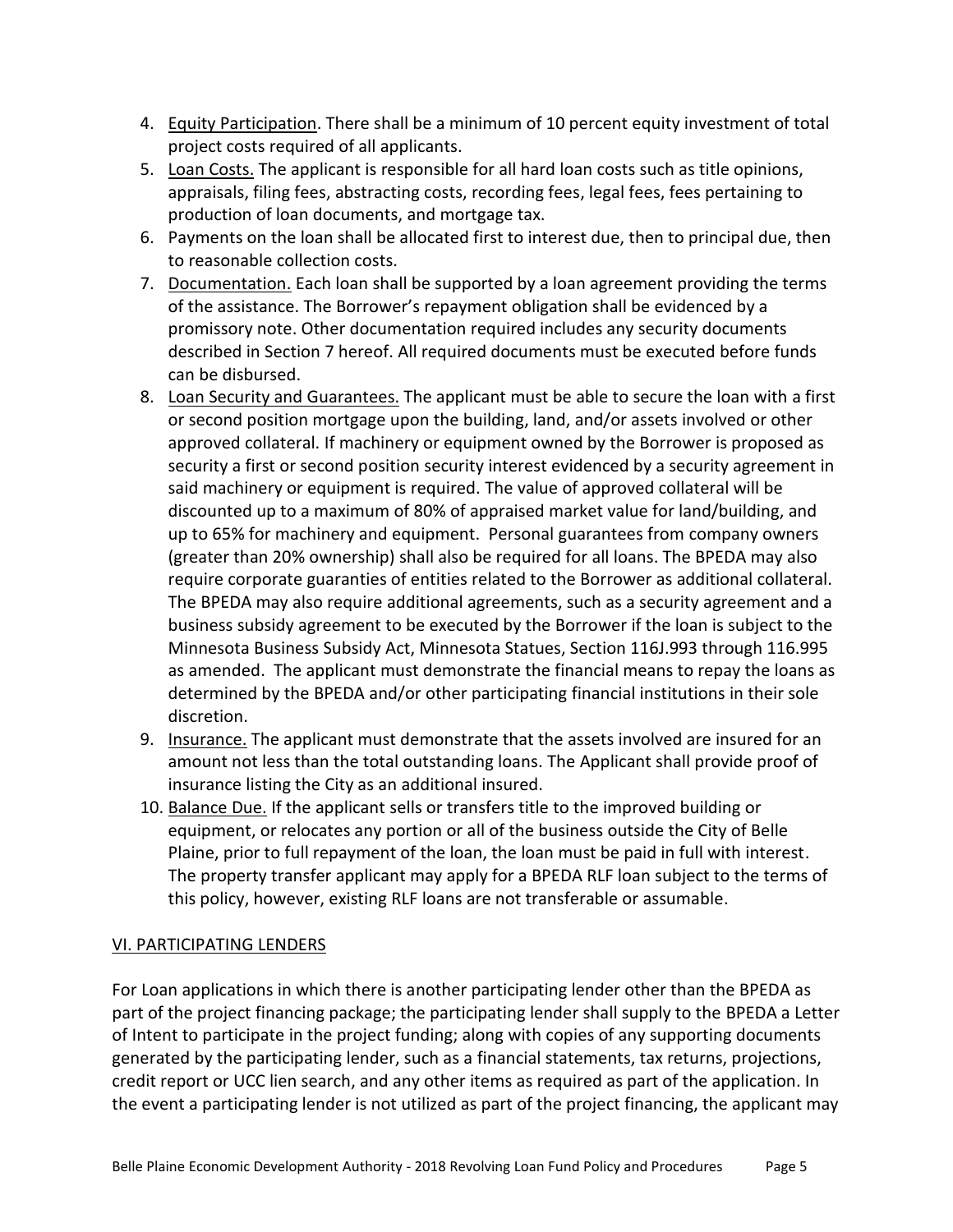be required to work with one to prepare the financial documents required for the application. The BPEDA and/or participating lenders shall be a part of the loan closing, obtaining properly executed mortgages, promissory notes, guaranties, and all other forms and documents required by law or regulations from loan recipients. The BPEDA and/or participating lenders shall close the loans, obtaining properly executed mortgages, promissory notes, guarantees, other documents required by the BPEDA in accordance with this policy, and all other data required by regulations from recipients.

### VII. REVIEW GROUP

The BPEDA shall appoint a Finance Subcommittee who will serve as the Review Group for loan applications prior to being forwarded to the full BPEDA. The Finance Subcommittee shall be made up of the Executive Director and two members of the BPEDA, plus the Finance Director of the City of Belle Plaine.

IIX. GUIDELINES FOR APPLICATION AND APPROVAL

Any interested loan applicant should meet with the BPEDA Executive Director to obtain information about the RLF, discuss the proposed project, and obtain application forms.

- 1. A completed application form must be submitted to the Executive Director of the BPEDA prior to review and consideration. The following items are required as part of the application:
	- A. An application fee of \$300 or 1.5% of the loan, whichever is greater. (For example, a loan request of \$5,000 would pay a \$300 application fee; and a loan request for \$25,000 would pay a \$312.50 application fee). Such application fee is nonrefundable. Applicants are also responsible for any costs relating to closing on the loan.
	- B. Quotes from vendors, contractors, subcontractors, etc, to support the loan request. Proposed contractors and subcontractors must be licensed, insured and bonded.
	- C. Letter of Commitment from the participating lender (if applicable).
	- D. Business Plan (template provided in application).
	- E. Financial Statements:
		- 1) Historical-at least three years (if established business)
		- 2) Projections- at least two years; identifying proposed cash flow and net income illustrating the ability to service existing and proposed debt.
	- F. Tax Returns- at least two previous years.
	- G. Credit Report for the business and all individuals listed as on the application.
	- H. Verification that real estate taxes are current for the business and personal property.
	- I. Identified collateral. If the collateral is:
		- 1) Secured by Building/Land- the following items are required:
			- a) Appraisal or purchase price of the property; or assessed value, whichever is lower.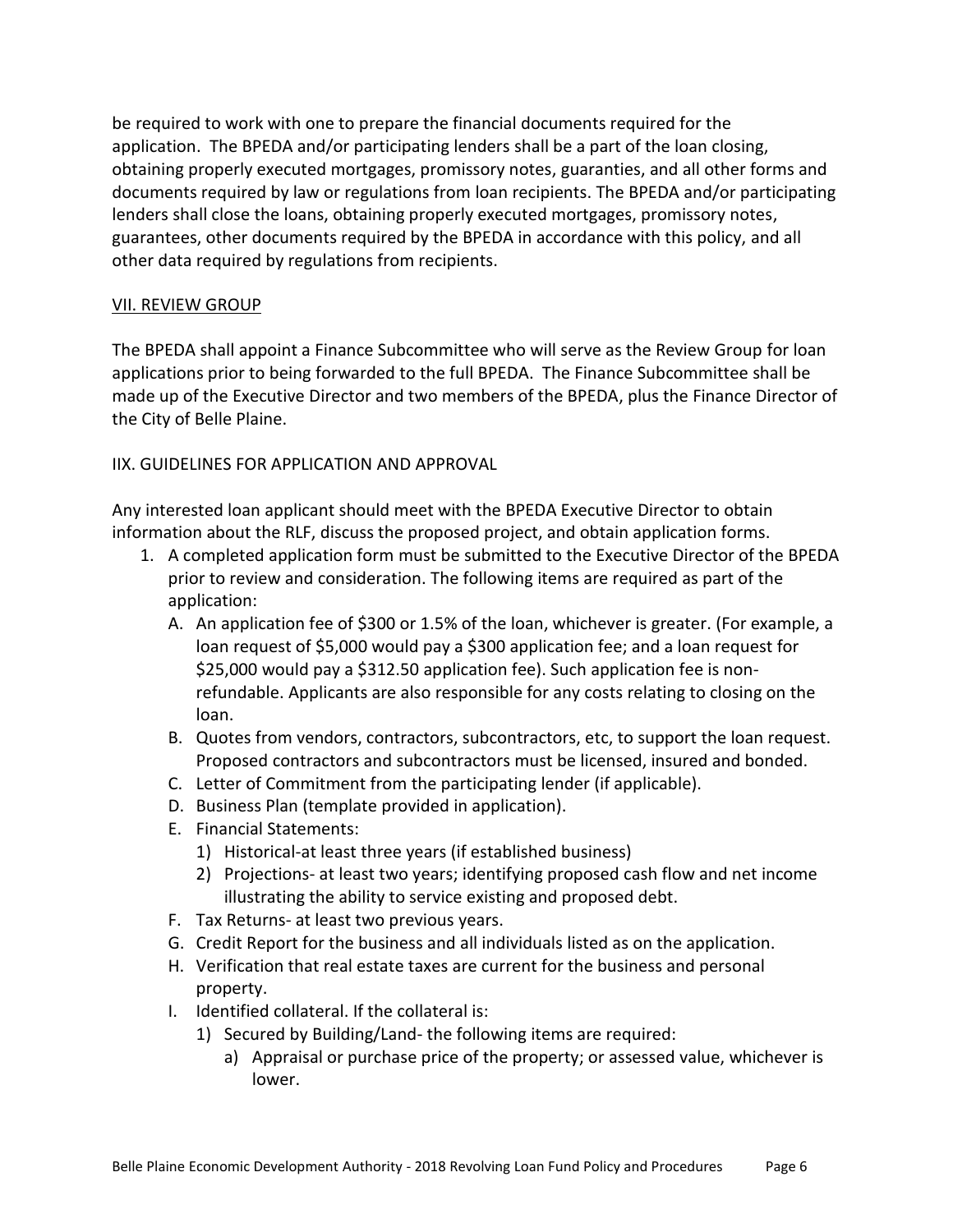- b) Current title search identifying prior liens and/or conditions to be met. If land/building proposed as collateral a current title commitment is required.
- c) Proof of insurance on the property. If the loan is approved the Applicant must provide evidence the City of Belle Plaine is listed as an insured on items in which the City has a security interest.
- d) A mortgage will be required to be executed and recorded in connection with the closing.
- 2) Machinery/Equipment- the following items are required:
	- a) UCC lien search. If machinery or equipment is approved as collateral, a Security Agreement from the Borrower to the BPEDA will be executed in connection with the closing and a UCC filing will be filed with the Minnesota Secretary of State at the time of closing.
	- b) Purchase price or established Fair Market Value of the item(s).
- J. A summary of project costs showing the expected estimated cost of the project and all anticipated sources and uses of financing.
- K. Documentation demonstrating commitments from other sources of financing.
- L. All organizational documents of the Borrower such as articles of incorporation, bylaws, a certificate of good standing from the Minnesota Secretary of State's Office, etc.
- M. Any other information requested by the BPEDA Executive Director deemed necessary to review the application.
- 2. Once BPEDA staff determine an application is complete, it will be reviewed by the Financial Subcommittee to determine conformity to this Policy; and all City policies and ordinances.
- 3. If the project includes façade improvements, the Design Committee shall review to determine conformity to the Belle Plaine Design Manual and Zoning Ordinance.
- 4. Subsequent to review by the Financial Subcommittee and, if necessary, Design Committee, the application will be place on the next available meeting schedule for the BPEDA and City Council; subject to any public hearing requirements associated with the request. Costs for any specially requested meetings shall be paid by the applicant; per the City's Fee Schedule, as amended. In considering whether to recommend approval of an application, or which application to give priority, in addition to the Purpose and Goals listed above, the BPEDA may consider:
	- A. The date of the application;
	- B. The nature and extent of improvements leveraged by the RLF;
	- C. The size and extent of the proposed structure; and
	- D. The extent of new or expanded business and employment opportunities resulting from the proposed improvements.
- 5. The BPEDA shall approve or reject such application and state the reasons for the decision. The City Council shall have final review and authority to determine whether or not a loan is approved. The BPEDA and the City reserves the right to approve or reject projects on a case by case basis, taking into consideration established policies. Meeting policy criteria does not guarantee the award of business assistance to the project.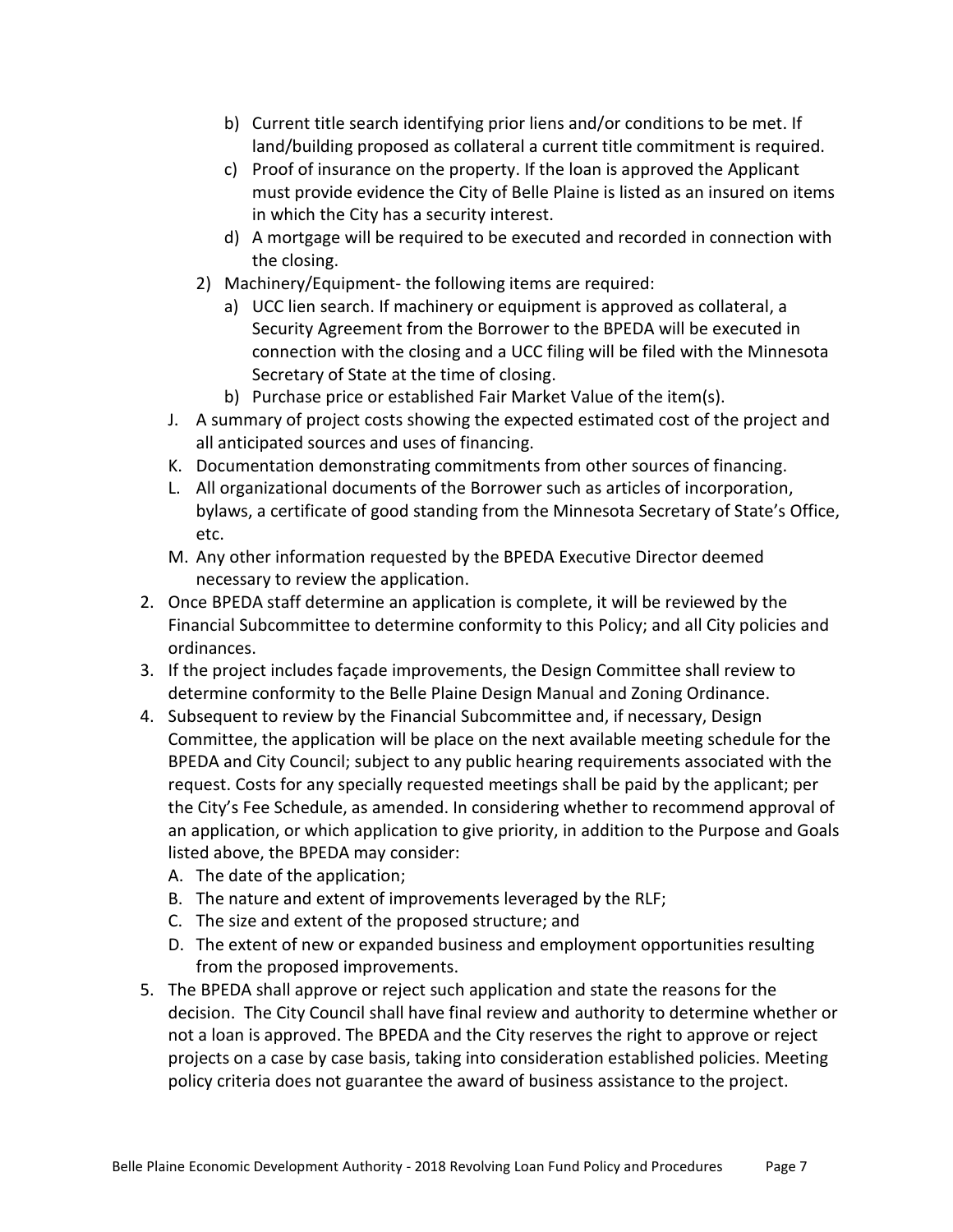Approval or denial of one project is not intended to set precedent for approval or denial of another project.

- 6. Approvals shall be contingent upon, but not limited to, the following:
	- A. Property taxes being current on the property in which funds are being used.
	- B. A credit bureau report has been obtained identifying a minimum score of 650.
	- C. A Secretary of State Name Search is completed, confirming the business is registered.
	- D. A Judgment search is completed.
	- E. A UCC lien search is completed.
	- F. Approval from the Financial Subcommittee and, if appropriate, the Design Committee.
- 7. If rejected, an application may be resubmitted with appropriate modifications.
- 8. If approved, an appropriate amount of money in the RLF shall be reserved to cover the RLF's anticipated participation in the loan or the BPEDA shall indicate that insufficient funds for such participation then exist, in which case the application shall be placed on a waiting list until such time as funds become available or the application is withdrawn.
- 9. At any time prior to closing on a loan, the City Council or participating lender may disapprove an application which had obtained preliminary approval, based upon changed circumstances or for any other reasonable cause, determined in its sole discretion.

# IX. DISBURSEMENT OF LOAN PROCEEDS

Loan proceeds shall be disbursed directly to applicants only after the work for which payment is requested has been performed and the work has been accepted in writing by the BPEDA or its Executive Director. The quality and progress of the work shall be monitored by the loan recipient and the BPEDA or its representative. All invoices and other necessary information as related to the project costs shall be provided to the BPEDA or its representative prior to the disbursement of funds. THE BPEDA may allow proceeds to be released earlier than upon completion of work if used as a down payment on a building purchase and/or to allow payment to be made directly to the participating lender, contractor or vendor.

All work is to be performed in accordance with all applicable laws and ordinances and shall be inspected by the City-designated Building Inspector, whether or not the work requires a permit, to insure compliance with specifications prior to final payment.

### X. REPAYMENT

- 1. No deferral of principal or interest payment will be permitted.
- 2. Borrowers shall agree to and provide required repayment installments through an electronic fund transfer. The Borrower will execute all necessary document to effectuate this requirement.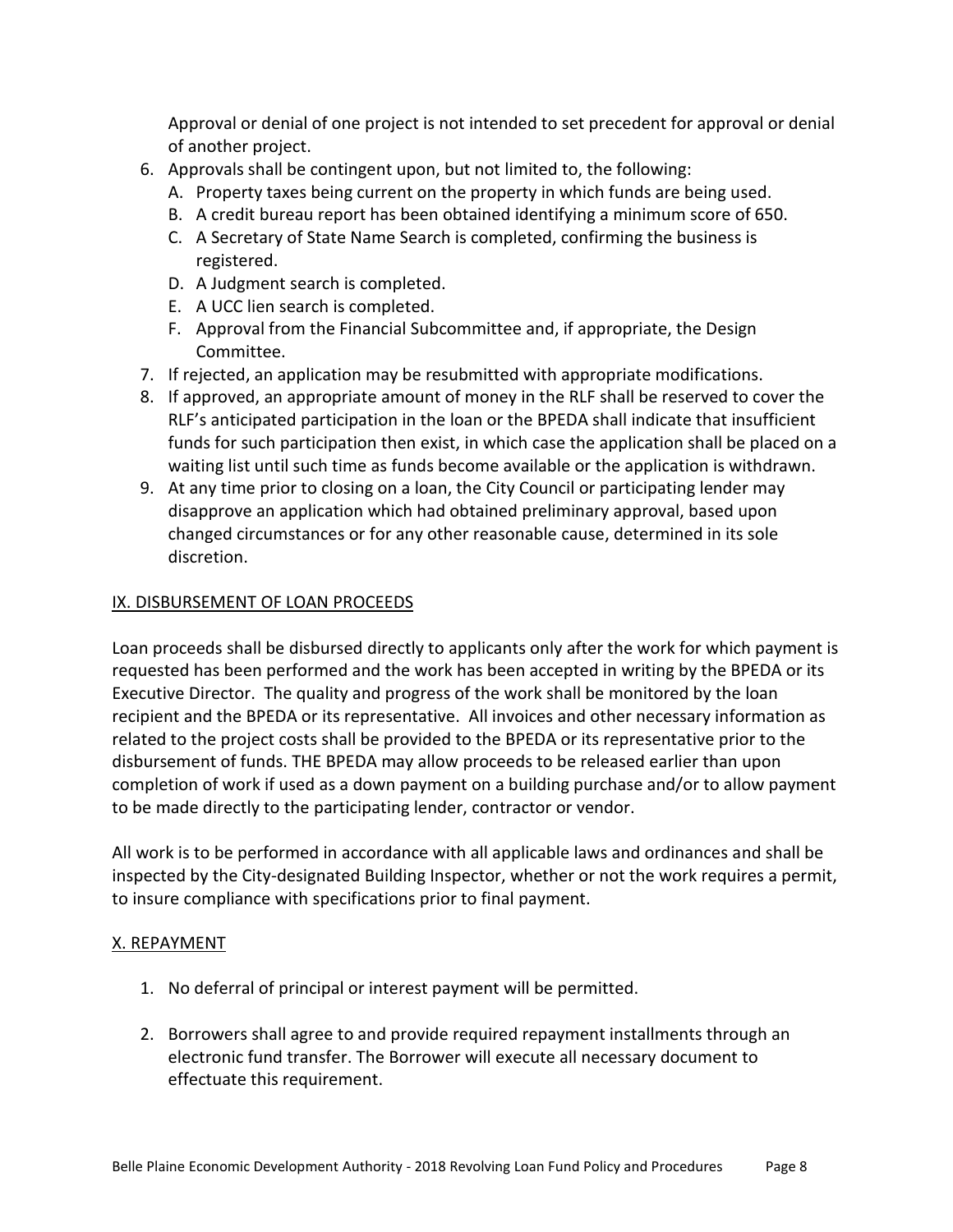- 3. Late penalties as provided for in the City's fee schedule shall apply to loan payments made after their due date.
- 4. Additional principal payment may be made one time at the close of each calendar year.

### XI. DURATION

Loans may be made under these policies to the extent that funds are available, as allocated to the fund by the BPEDA and so long as there are lenders participating and eligible loan recipients. The RLF may be terminated, upon written notice to all participating lenders of the BPEDA's intention to terminate the RLF. If the RLF is so terminated, such termination shall not affect the rights and obligations of the participating lenders nor those of the BPEDA with respect to loans outstanding on the effective date of such termination. A participating lender may withdraw from the program at any time, with respect to future loans, by giving written notice to the BPEDA of its intent to withdraw.

### XII. MINNESOTA BUSINESS SUBSIDY LAW

Pursuant to Minnesota Statutes, Sections 116J.993 to 116J.995 (the "Business Subsidy Law"), business loans subject to the Business Subsidy Law and recipients of such loans will be required to enter into a subsidy agreement with the BPEDA, which will require, among other things, the satisfaction of certain wage and job goals and a commitment to maintain operation of a business for a certain length of time. See description included in the loan application supplemental materials.

### XIII. OWNERSHIP DISCLOSURE AND CONFLICT OF INTEREST

The applicant shall submit the name(s) or the owner(s), shareholder(s), partner(s) sole proprietor, corporation member(s), or other person(s) or business(es) with a financial interest exceeding twenty percent of the business or project in order to preclude any conflict of interest in the RLF loan review and approval process.

### XIV. DISCRIMINATION PROHIBITED

All persons/businesses submitting an application and receiving RLF loan proceeds agree, by accepting said proceeds, to comply with all federal and state laws and related rules and regulations which prohibit discrimination. Generally, these laws and rules make it an unfair employment practice, except when based on limited, statutory exception or a bona fide occupational qualification, for an employer to refuse to hire, to discharge, or otherwise treat a person differently with respect to hire, compensation, terms, upgrading, conditions, facilities or privileges of employment because of race, color, creed, religion, national origin, sex, marital status, status with regard to public assistance, disability, age, or sexual orientation; or in reprisal for objection to, or participating in the investigation or litigation of, alleged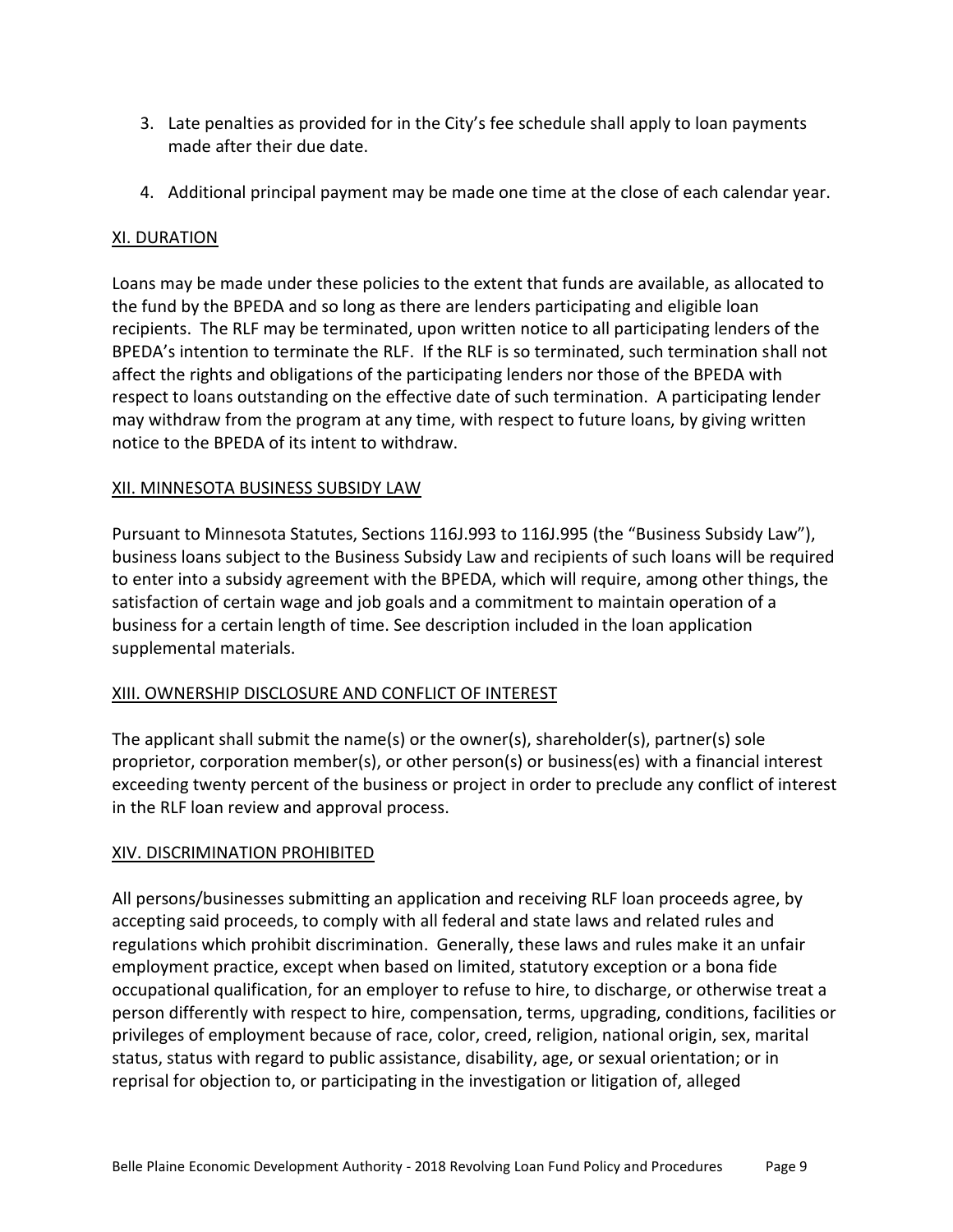discrimination or for associating with disabled person or persons of a different race, color, creed, religion, sexual orientation or national origin.

### XV. REQUESTS FOR SUBORDINATION

- 1. Loan recipients requesting subordination of the interest of the BPEDA in real property must submit an application for subordination including all required supporting documentation, and a processing fee as assigned in the annual fee schedule.
- 2. The following information must be submitted with the subordination request application:
	- A. A written letter, dated and signed by the mortgagor stating the reason for the requested subordination and the use of any equity being removed as part of the loan transaction.
	- B. A copy of a current appraisal, dated within six months of application, or other evidence of market value of the property that is acceptable to the BPEDA/City.
	- C. A copy of current title work disclosing outstanding liens and/or conditions to be met.
	- D. Explanation of remaining debts or liens with supporting documentation such as the most recent mortgage invoice.
	- E. Estimated closing costs/settlement statement, where applicable.
	- F. A copy of the mortgagor's loan application.
	- G. Evidence that real estate taxes are paid/current.
	- H. Evidence the property is insured. If the subordination is approved, the Applicant must provide evidence the City of Belle Plaine is listed as an insured on items in which the City has a security interest.
	- I. Additional documentation as may be required by the BPEDA/City.
- 3. The following criteria will be considered when evaluating subordination requests: A. Repayment history and current status of the BPEDA loan.
	- B. Whether or not real estate taxes are current or escrowed by the superior mortgage holder.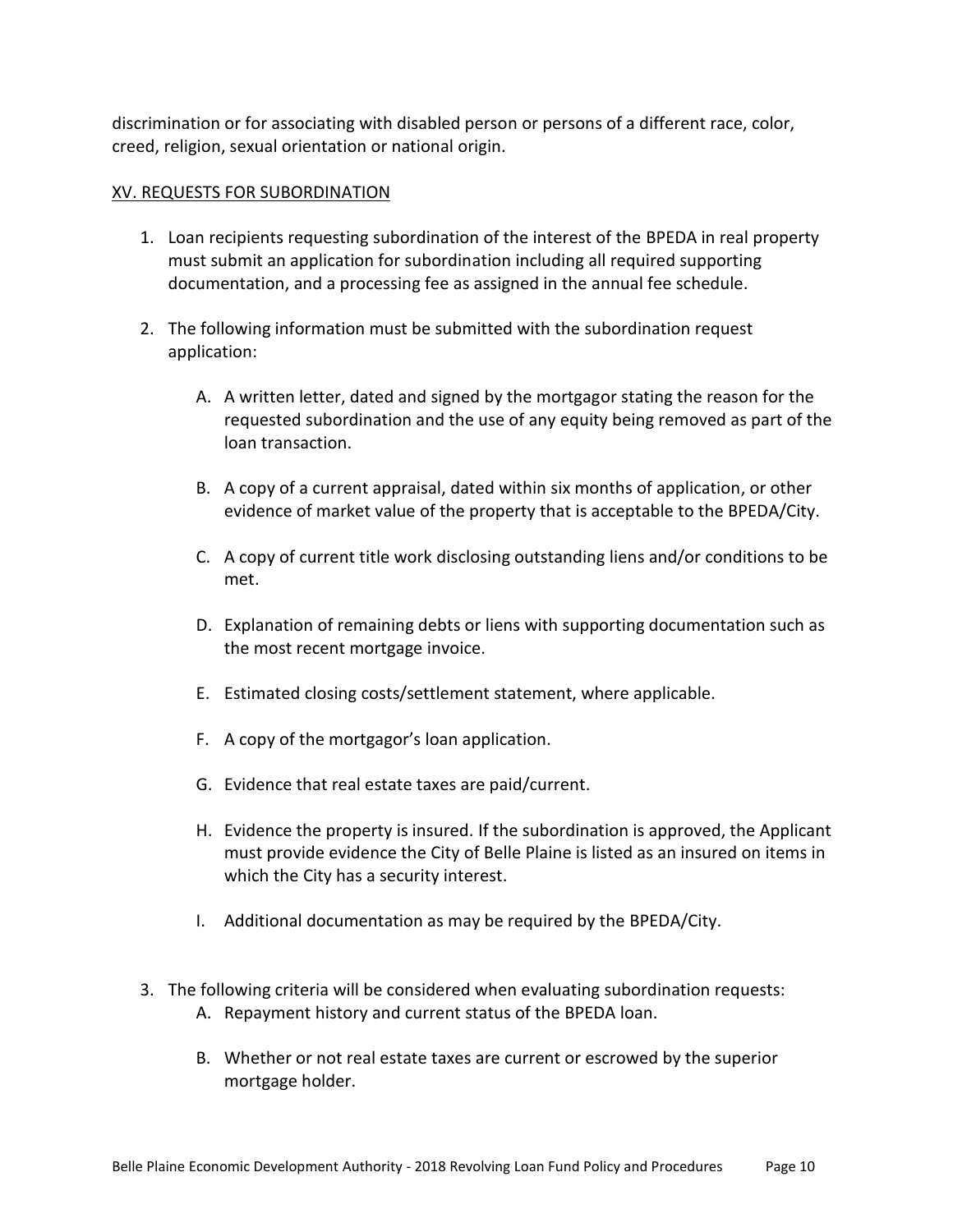- C. Evidence the property is insured.
- D. Whether or not the request is to refinance the first mortgage is at prevailing market rates with reasonable closing costs.
- E. Whether or not the BPEDA/City finds the payment terms of the refinancing are within the financial means of the borrower.
- F. The total debt secured by the property, including the BPEDA lien and all superior mortgages does not exceed eighty percent (80%) of the documented market value of the property.
- G. Any equity being removed beyond the cost of the loan transaction will be used to improve the property. A written letter, dated and signed by the borrower, must be submitted stating the use of any equity being removed.
- H. Whether or not other subordination requests have been approved by the BPEDA in the past two (2) years.
- I. Whether the subordination request is part of refinancing an additional senior loan or for a new loan that will place the BPEDA in a lower security position.
- 4. The EDA/City will not subordinate to reverse mortgage, interest only loans or loans with interest-only options, revolving lines of credit or debt consolidation.
- 5. Subordination requests will be processed by City staff and approved by the BPEDA and City Council. If the subordination is denied a letter explaining the rationale for denial will be sent to the applicant.

### XVI. DATA PRACTICES ACT

The information provided in an application to the BPEDA will be used to assess eligibility for financial assistance. The BPEDA will not be able to process your application without this information. The Minnesota Government Data Practices Act (Minnesota Statutes, Chapter 13, as amended) governs whether the information that you are providing to the BPEDA is public or private. If financial assistance is provided for the project, the information submitted in connection with your application will become public, except for those items protected under Minnesota Statutes, Section 13.59, Subdivision 3(b) or Section 13.591, Subd. 2, as may be amended.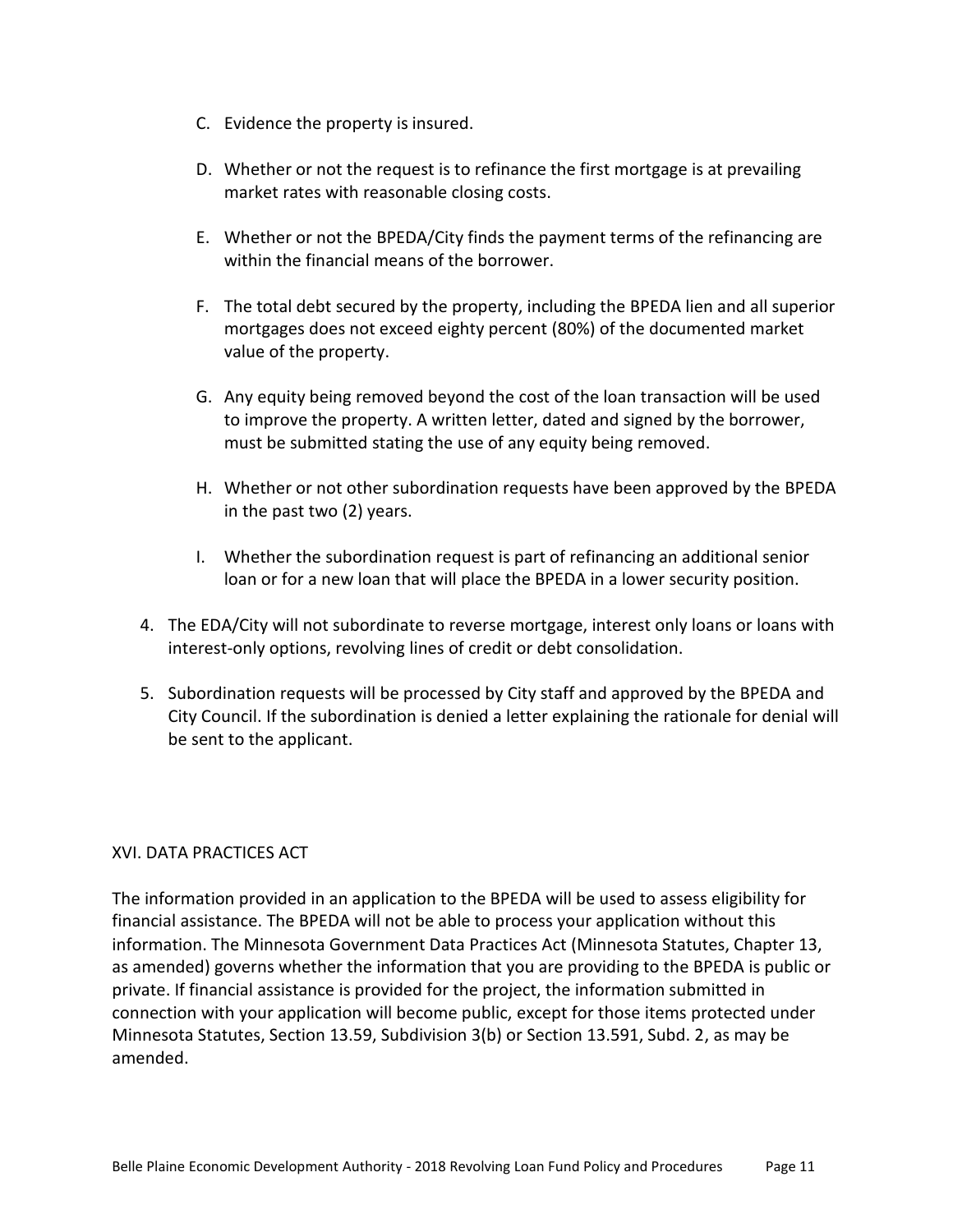#### **BELLE PLAINE ECONOMIC DEVELOPMENT AUTHORITY REVOLVING LOAN FUND (RLF) PROGRAM APPLICATION FOR FUNDS**

### **APPLICANT - INFORMATION**

| <b>Nature of Business:</b>                                                       |                                                                            |                                                                                                                       |  |
|----------------------------------------------------------------------------------|----------------------------------------------------------------------------|-----------------------------------------------------------------------------------------------------------------------|--|
| Form of Business Organization:                                                   |                                                                            |                                                                                                                       |  |
| $\Box$ CD Purchaser<br>$\Box$ Sole Proprietorship<br>$\Box$ Partnership          | $\Box$ Tenant Operator<br>$\Box$ Limited Partnership<br>$\Box$ Corporation | $\Box$ Cooperative<br>□ Other: ___________________________                                                            |  |
| <b>Current Number of Employees:</b>                                              | <b>Example 1</b> Full-Time                                                 | <b>Example 2</b> Part-Time                                                                                            |  |
| <b>Example 12 Full-Time</b><br><b>Proposed Number of Employees:</b><br>Part-Time |                                                                            |                                                                                                                       |  |
| <b>Property Owner(s):</b>                                                        |                                                                            | <u> 1980 - Jan Barat de Barat de la construcción de la construcción de la construcción de la construcción de la c</u> |  |

(If applicant is other than owner of business, a letter of project approval from the owner must accompany this application.)

**Is there pending, current, or a previous history of litigation applicable to the Applicant or business:**

| $\overline{\phantom{0}}$<br>_              | Y ≏ c<br>. |
|--------------------------------------------|------------|
| $\overline{ }$<br>$\overline{\phantom{a}}$ |            |

\_\_\_\_\_\_\_\_\_\_\_\_\_\_\_\_\_\_\_\_\_\_\_\_\_\_\_\_\_\_\_\_\_\_\_\_\_\_\_\_\_\_\_\_\_\_\_\_\_\_\_\_\_\_\_\_\_\_\_\_\_\_\_\_\_\_\_\_\_\_\_\_\_\_\_\_\_\_\_\_\_\_

\_\_\_\_\_\_\_\_\_\_\_\_\_\_\_\_\_\_\_\_\_\_\_\_\_\_\_\_\_\_\_\_\_\_\_\_\_\_\_\_\_\_\_\_\_\_\_\_\_\_\_\_\_\_\_\_\_\_\_\_\_\_\_\_\_\_\_\_\_\_\_\_\_\_\_\_\_\_\_\_\_\_

#### **PROJECT DESCRIPTION**

**Briefly describe the nature of the project:** \_\_\_\_\_\_\_\_\_\_\_\_\_\_\_\_\_\_\_\_\_\_\_\_\_\_\_\_\_\_\_\_\_\_\_\_\_\_\_\_\_\_\_\_\_\_

**RLF Amount Requested:** \_\_\_\_\_\_\_\_\_\_\_\_\_\_\_\_\_\_\_\_\_\_\_\_\_\_\_\_\_\_\_\_\_\_\_\_\_\_\_\_\_\_\_\_\_\_\_\_\_\_\_\_\_\_\_\_\_\_\_\_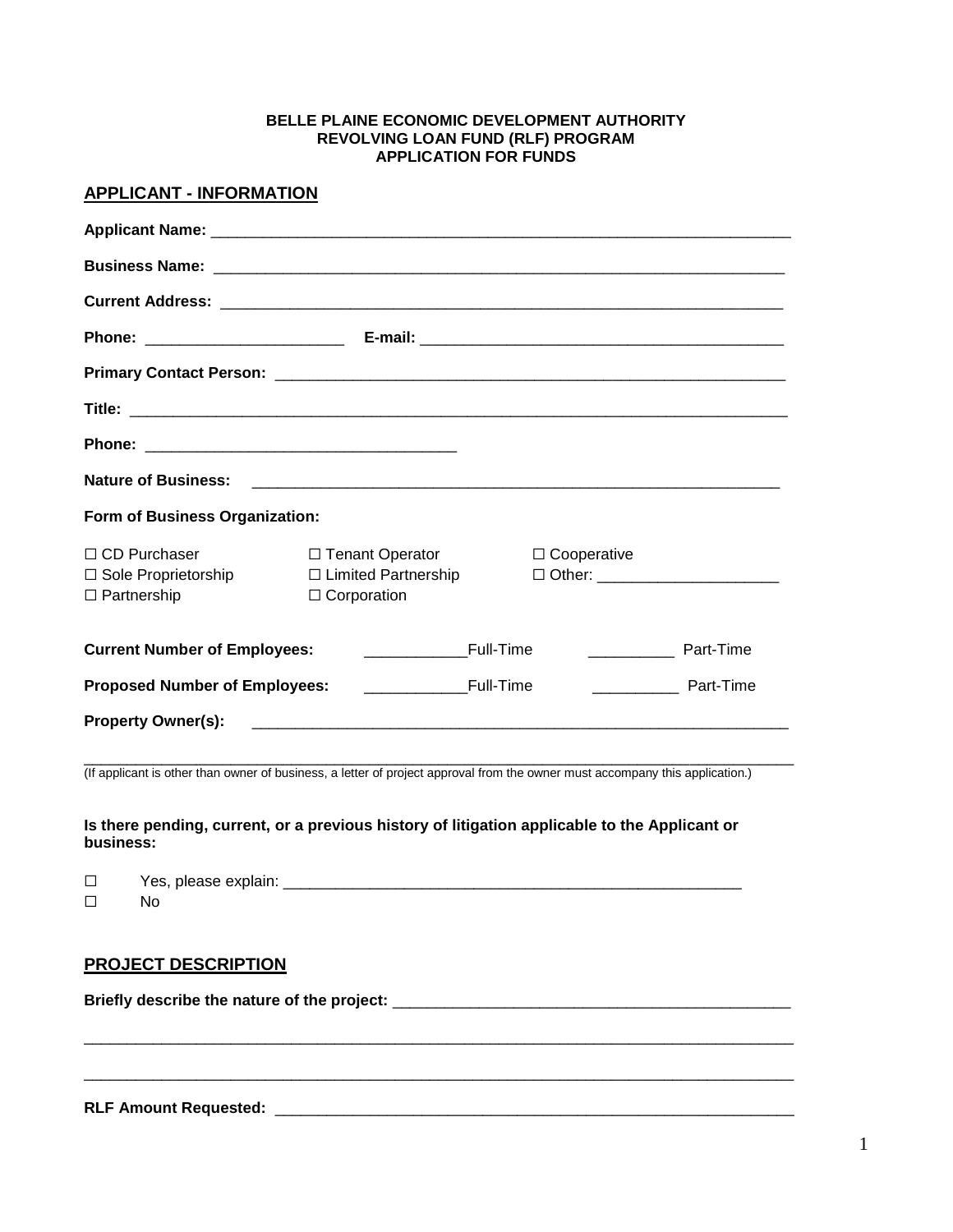| RLF Terms Requested: Interest Rate: _________ | Number of Years: __________ |  |  |
|-----------------------------------------------|-----------------------------|--|--|
| <b>Other Proposed Project Financing:</b>      |                             |  |  |
|                                               |                             |  |  |
|                                               |                             |  |  |
|                                               |                             |  |  |
|                                               |                             |  |  |
|                                               |                             |  |  |
|                                               |                             |  |  |
|                                               |                             |  |  |
|                                               |                             |  |  |
|                                               |                             |  |  |
|                                               |                             |  |  |
|                                               |                             |  |  |
|                                               |                             |  |  |
| Proposed Terms:                               |                             |  |  |
|                                               |                             |  |  |
|                                               |                             |  |  |
|                                               |                             |  |  |

# **PROJECT INFORMATION**

Is the proposed building a conforming use or legal non-conforming use under the City of Belle Plaine's Zoning Ordinance?  $\Box$  Yes  $\overline{\Box}$  No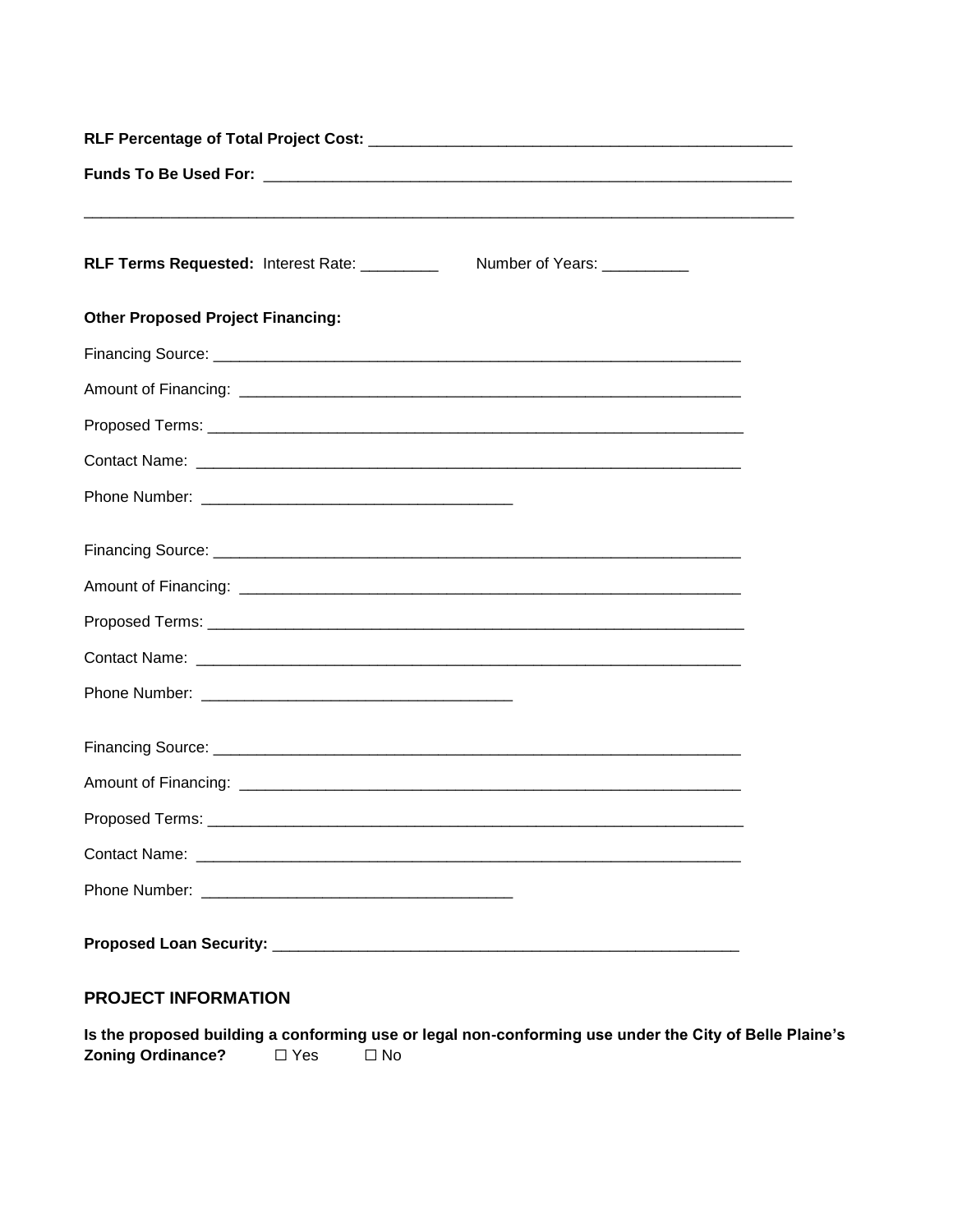**Please outline the scope and detail of the work to be performed (please attach additional information as needed):** \_\_\_\_\_\_\_\_\_\_\_\_\_\_\_\_\_\_\_\_\_\_\_\_\_\_\_\_\_\_\_\_\_\_\_\_\_\_\_\_\_\_\_\_\_\_\_\_\_\_\_\_\_\_\_\_\_\_\_\_\_\_\_\_\_\_\_\_\_

#### **Please attach the following documents along with your application:**

- $\Box$  An application fee equal to the greater of \$300 or one and a half percent (1.5%) of the requested loan is required. The application shall submit \$300 at the time of application. If a 1.5% loan origination fee is required, the initial \$300 payment shall be applied toward the origination fee and is due at or before closing.
- $\Box$  A copy of a current, government issued photo identification (driver's license or passport) for the individual authorized to act on behalf of the Applicant.
- ☐ If Applicant is an entity (as opposed to an individual) attach a completed "Certification of Beneficial Owners Form" (provided below).
- $\Box$  Quotes from vendors, contractors, subcontractors, etc, to support the loan request.
- $\Box$  Names, contact information, and addresses of proposed contractors and subcontractors. Note contractors and subcontractors must be licensed, insured and bonded.
- $\Box$  Letter of commitment from the participating lender (sample provided below).
- $\Box$  Business plan (template provided below).
- ☐ Business financial statements:
	- A. Historical profit/loss and balance sheets (previous year ends and current year to date, monthly) for at least the previous three years (if established business)
	- B. Projections at least two years; identifying proposed cash flow and net income illustrating the ability to service existing and proposed debt.
- $\Box$  Tax returns at least two previous years, business and personal.
- $\Box$  Two credit references for the business entity.
- $\Box$  Secretary of State Name Search confirming business is registered and in good standing.
- $\Box$  Release of information disclosure for purpose of loan review by City of Belle Plaine (sample attached).
- $\Box$  Credit report for individuals listed as on the application and/or individual shareholders having a twenty-five (25) percent or greater interest in the business.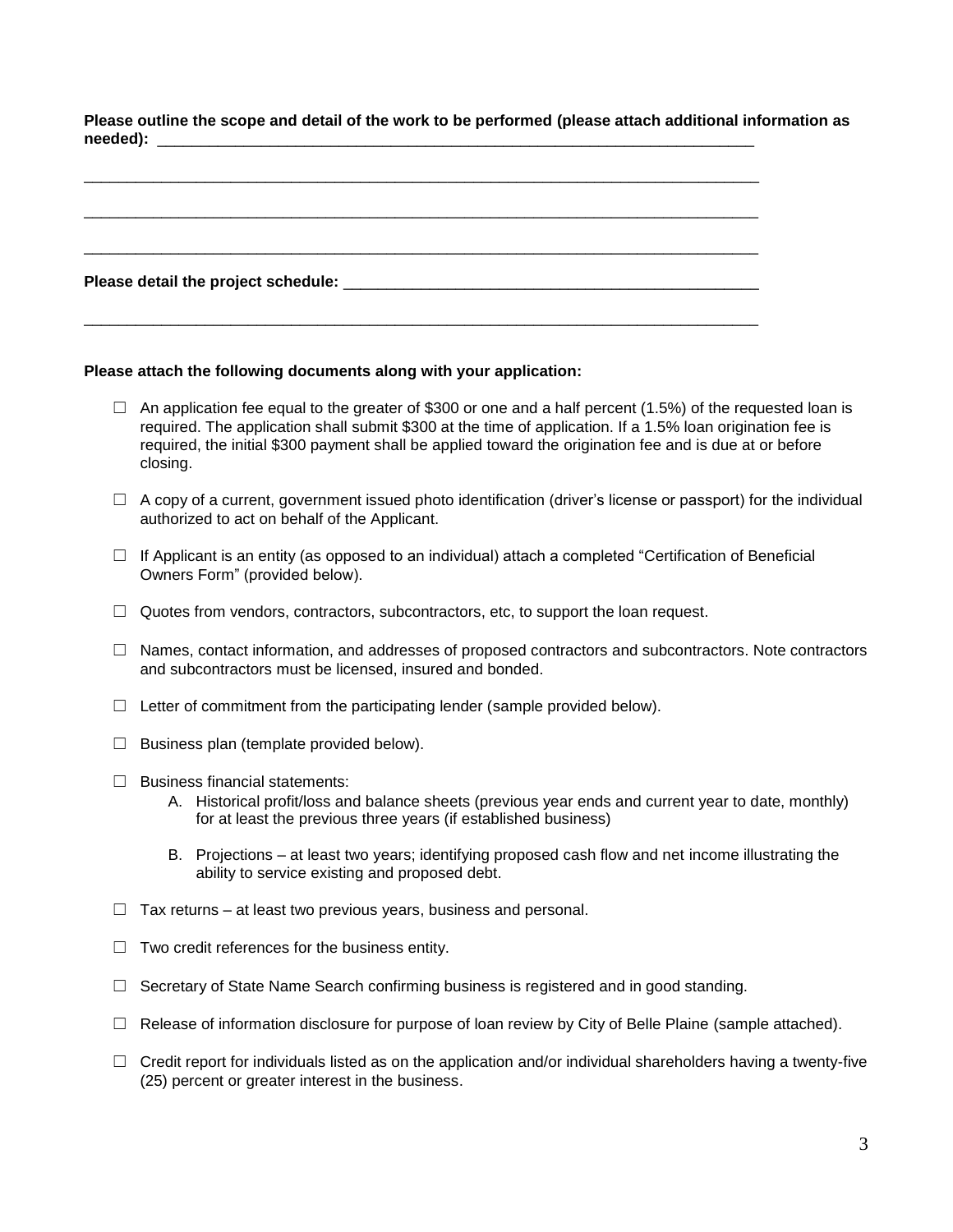- ☐ Verification that real estate taxes are current for the business and personal property.
- $\Box$  Identified collateral. If the collateral is:
	- A. Building/Land- the following items are required:
		- 1) Appraisal or purchase price of the property; or assessed value, whichever is lower.
		- 2) Title Commitment identifying prior liens.
		- 3) Proof of insurance on the property.
	- B. Machinery/Equipment- the following items are required:
		- 1) UCC lien statement(s)
		- 2) Purchase price or established fair market value of the item(s).
- □ Other information requested by the BPEDA Executive Director deemed necessary to review the application:

\_\_\_\_\_\_\_\_\_\_\_\_\_\_\_\_\_\_\_\_\_\_\_\_\_\_\_\_\_\_\_\_\_\_\_\_\_\_\_\_\_\_\_\_\_\_\_\_\_\_\_\_\_\_\_\_\_\_\_\_\_\_\_\_\_\_\_\_\_\_\_\_\_\_\_\_\_\_\_\_\_

\_\_\_\_\_\_\_\_\_\_\_\_\_\_\_\_\_\_\_\_\_\_\_\_\_\_\_\_\_\_\_\_\_\_\_\_\_\_\_\_\_\_\_\_\_\_\_\_\_\_\_\_\_\_\_\_\_\_\_\_\_\_\_\_\_\_\_\_\_\_\_\_\_\_\_\_\_\_\_\_\_

\_\_\_\_\_\_\_\_\_\_\_\_\_\_\_\_\_\_\_\_\_\_\_\_\_\_\_\_\_\_\_\_\_\_\_\_\_\_\_\_\_\_\_\_\_\_\_\_\_\_\_\_\_\_\_\_\_\_\_\_\_\_\_\_\_\_\_\_\_\_\_\_\_\_\_\_\_\_\_\_\_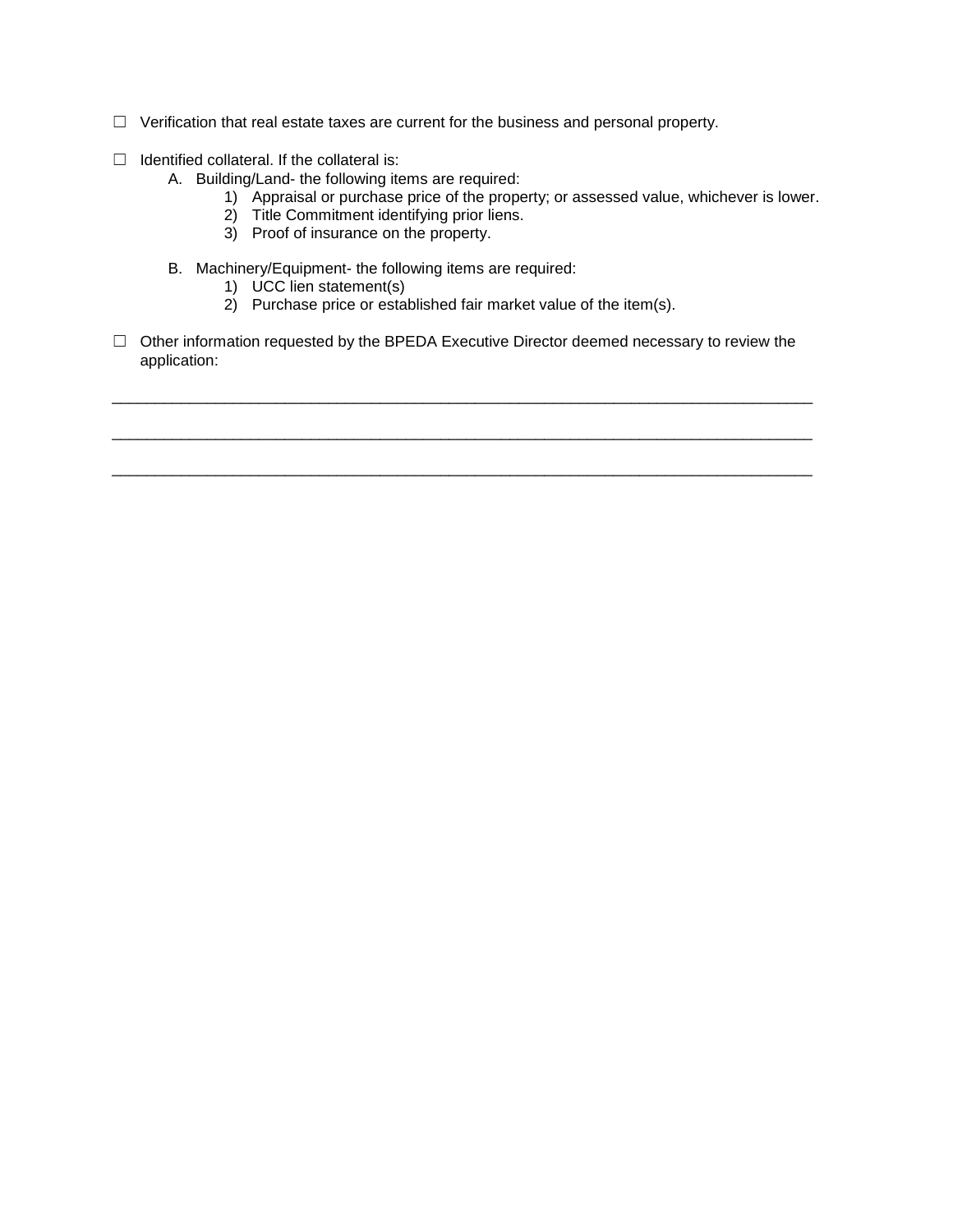#### *NOTICE TO COMPANY: Data Practices Act*

*The information that you supply in your application to the City of Belle Plaine/Belle Plaine EDA ("City") will be used to assess your eligibility for financial assistance. The City will not be able to process your application without this information. The Minnesota Government Data Practices Act (Minnesota Statutes, Chapter 13) governs whether the information that you are providing to the City is public or private. If financial assistance is provided for the project, the information submitted in connection with your application will become public, except for those items protected under Minnesota Statutes, Section 13.59, Subdivision 3(b) or Section 13.591, Subdivision 2.* 

I have read the above statement and I agree to supply the information to the City with full knowledge of the matters contained in this notice. I certify that the information submitted in connection with the application is true and accurate. Further, I have read, understand, and agree to comply with the Plan for the Revolving Loan Fund of the Belle Plaine Economic Development Authority and the City of Belle Plaine.

| Date |
|------|
|      |
| Date |
|      |
| Date |
|      |
| Date |
|      |
| Date |
|      |

Name (printed)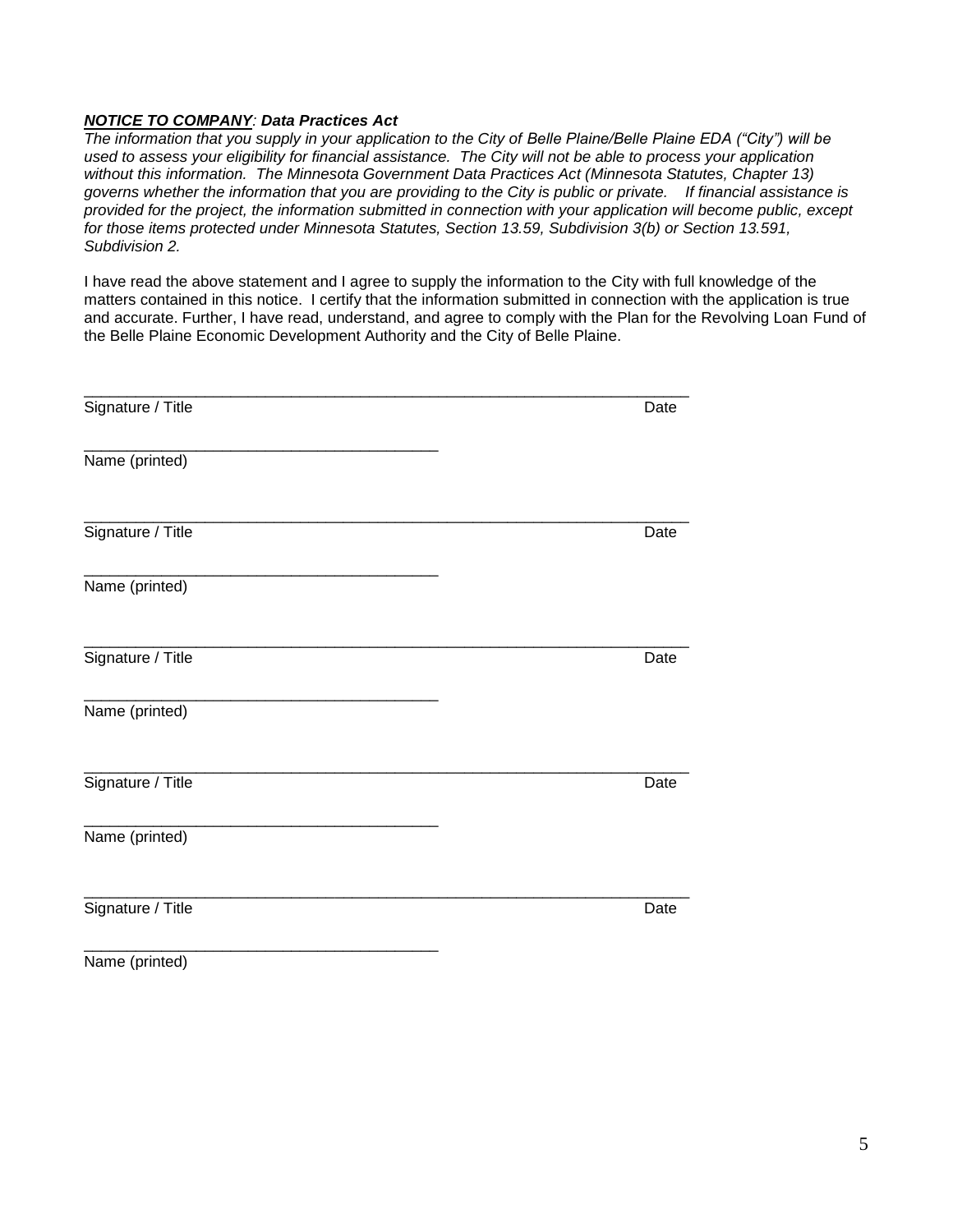## SAMPLE LETTER OF COMMITMENT

Belle Plaine Economic Development Authority c/o Executive Director Belle Plaine Government Center 218 North Meridian Street P.O. Box 129 Belle Plaine, MN 56011

RE: Participation in the Revolving Loan Fund

Dear Commissioners:

On behalf of the \_\_\_\_\_\_\_\_\_\_\_\_\_\_\_\_\_\_\_\_\_\_\_\_\_\_\_\_\_\_\_\_\_\_\_\_\_\_\_\_\_\_ (the lender) the undersigned hereby notifies you of the lender's intent to commit to loan funding in a project described as \_\_\_\_\_\_\_\_\_\_\_\_\_\_\_\_\_\_\_\_\_\_\_\_\_ which includes a loan from the City of Belle Plaine Revolving Loan Fund as described in the Plan and Policies adopted by the Belle Plaine Economic Development Authority. I warrant that I am authorized by the lender to issue this letter on its behalf and that the lender is an FDIC or FSLIC insured lender. The lender has received and reviewed a copy of the Plan and Policies and hereby agrees to its terms, including all responsibilities assigned therein to participating lender.

|  | The lender is submitting this letter as a result of its decision to approve the loan application in the total amount of |              |
|--|-------------------------------------------------------------------------------------------------------------------------|--------------|
|  | from lender. \$                                                                                                         | from BPEDA). |

After reviewing the aforementioned application, the lender, in its best judgment, deems

\_\_\_\_\_\_\_\_\_\_\_\_\_\_\_\_\_\_\_\_\_\_\_\_\_\_\_\_\_\_\_\_\_\_\_\_\_\_\_\_\_\_\_\_\_\_\_\_\_\_\_\_\_\_\_\_\_\_\_\_\_\_\_\_\_\_\_\_\_\_\_\_\_\_\_\_\_\_

\_\_\_\_\_\_\_\_\_\_\_\_\_\_\_\_\_\_\_\_\_\_\_\_\_\_\_\_\_\_\_\_\_\_\_\_\_\_\_\_\_\_\_\_\_\_\_\_\_\_\_\_\_\_\_\_\_\_\_\_\_\_\_\_\_\_\_\_\_\_\_\_\_\_\_\_\_\_\_

to be credit worthy and eligible to participate in the Revolving Loan Fund Program.

**Date** 

\_\_\_\_\_\_\_\_\_\_\_\_\_\_\_\_\_\_\_\_\_\_\_\_\_\_\_\_\_\_\_\_ Name of participating lender

\_\_\_\_\_\_\_\_\_\_\_\_\_\_\_\_\_\_\_\_

Printed Name of Individual Signing

**Signature** 

\_\_\_\_\_\_\_\_\_\_\_\_\_\_\_\_\_\_\_\_\_\_\_\_\_\_\_\_\_\_\_\_\_\_\_\_\_\_\_\_\_\_\_\_\_\_\_\_\_\_\_\_\_\_\_\_\_\_\_\_\_\_\_\_\_\_\_\_\_\_\_\_\_\_\_\_\_\_\_ **Title**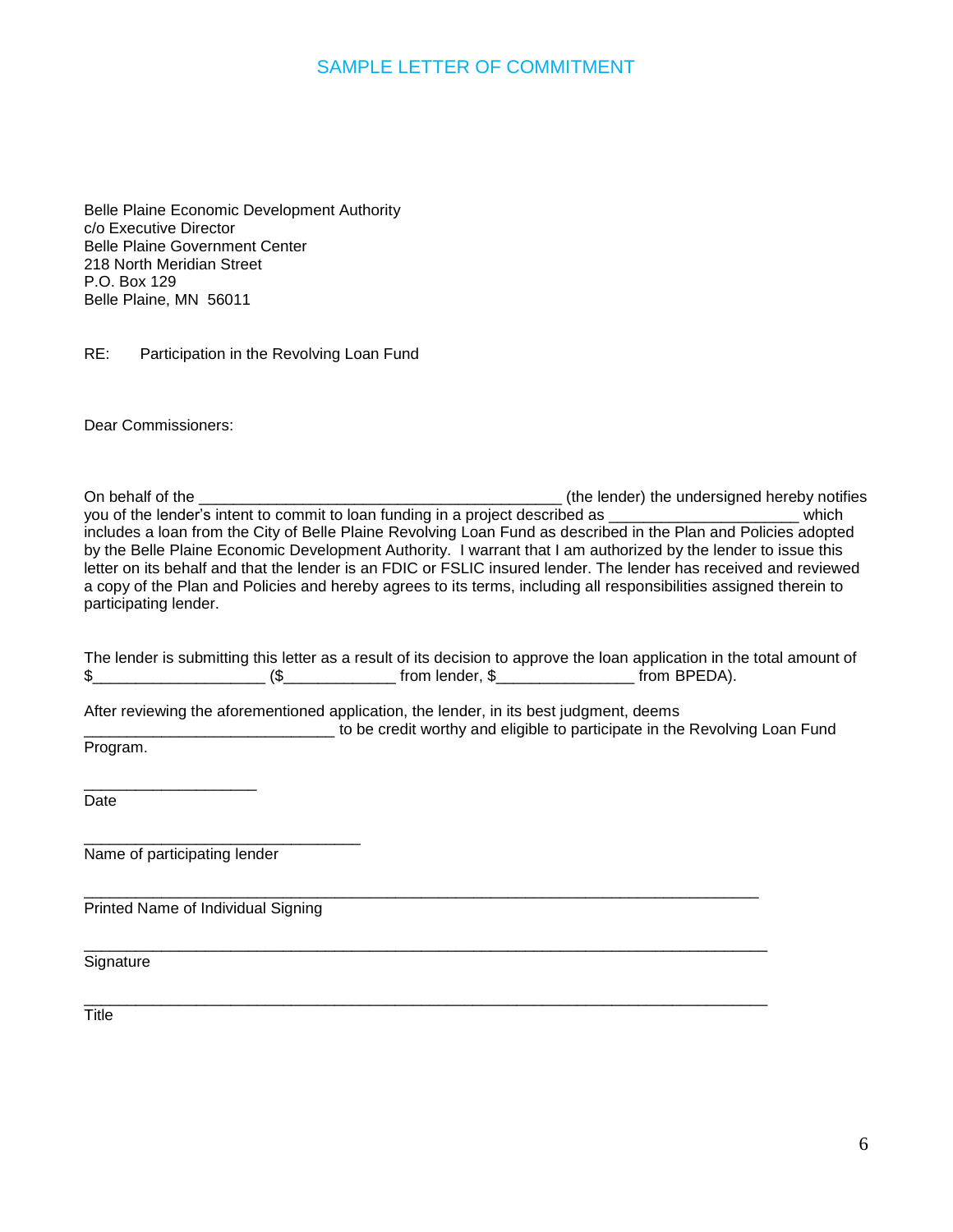#### **I. Summary Statement**

### **I. Business Analysis**

- A. Business History
	- 1. History
	- 2. Keys to Success
	- 3. Customer Base

#### B. Management Team

- C. Industry Analysis
	- 1. Industry Trends
	- 2. Market Share
	- 3. Competition

### **III. Strategic Opportunities**

A. Business/Market Opportunity

### **IV. Financial Information**

- A. Funds/Resource Needed
- B. Financial Statements (If Requested)
	- 1. Business<br>2. Personal
	- Personal

| Date: _________________ |                                                                                  |  |
|-------------------------|----------------------------------------------------------------------------------|--|
|                         |                                                                                  |  |
|                         | Telephone (Home): ____________________________ (Work): _________________________ |  |
|                         |                                                                                  |  |
|                         |                                                                                  |  |
|                         |                                                                                  |  |
|                         |                                                                                  |  |

#### **I. SUMMARY STATEMENT**

The summary statement is used to summarize and emphasize the high points of the Simplified Business Plan. It should enable the reader to identify and understand the company's objective and strengths. Although the Summary Statement appears first in the Simplified Business Plan, it should not be written until the remainder of the plan has been completed.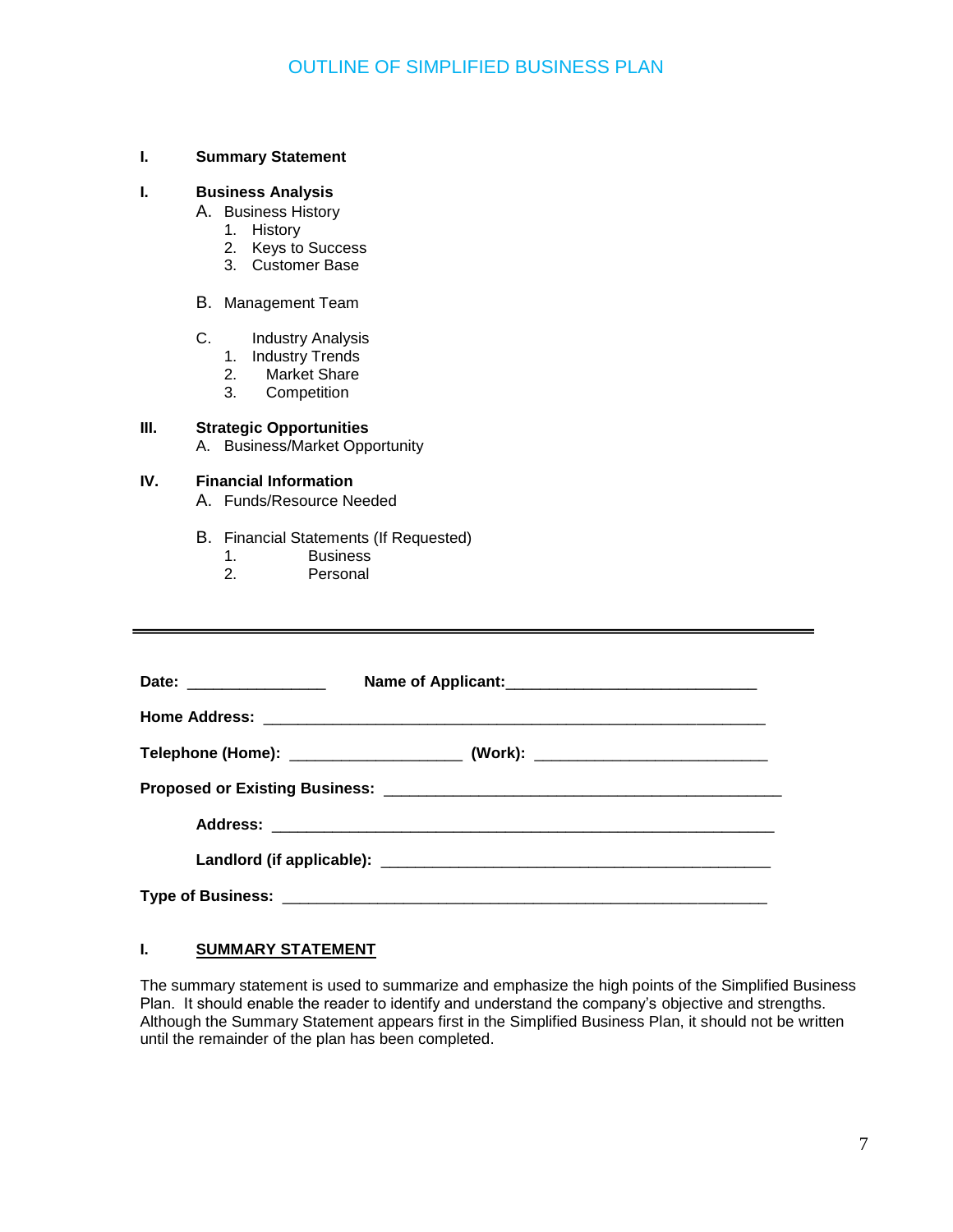#### **II. BUSINESS ANALYSIS**

A. Business History

This section should contain a brief history of the business, its purpose and main product or service. It should also discuss the "competitive advantage" that has been the Key(s) to the success of the business and finally where the customer base is located.

#### B. Management Team

This section should describe the experience, training and history of the management team.

### C. Industry Analysis

This section should discuss the characteristics and trends of the industry. It should also contain information about the competitors – their locations, strengths and weaknesses and finally the share of the market of each competitor.

#### **III. STRATEGIC OPPORTUNITIES/BUSINESS/MARKET OPPORTUNITY**

This section should discuss in detail the opportunity that exists and is the basis for the request for funds or resources.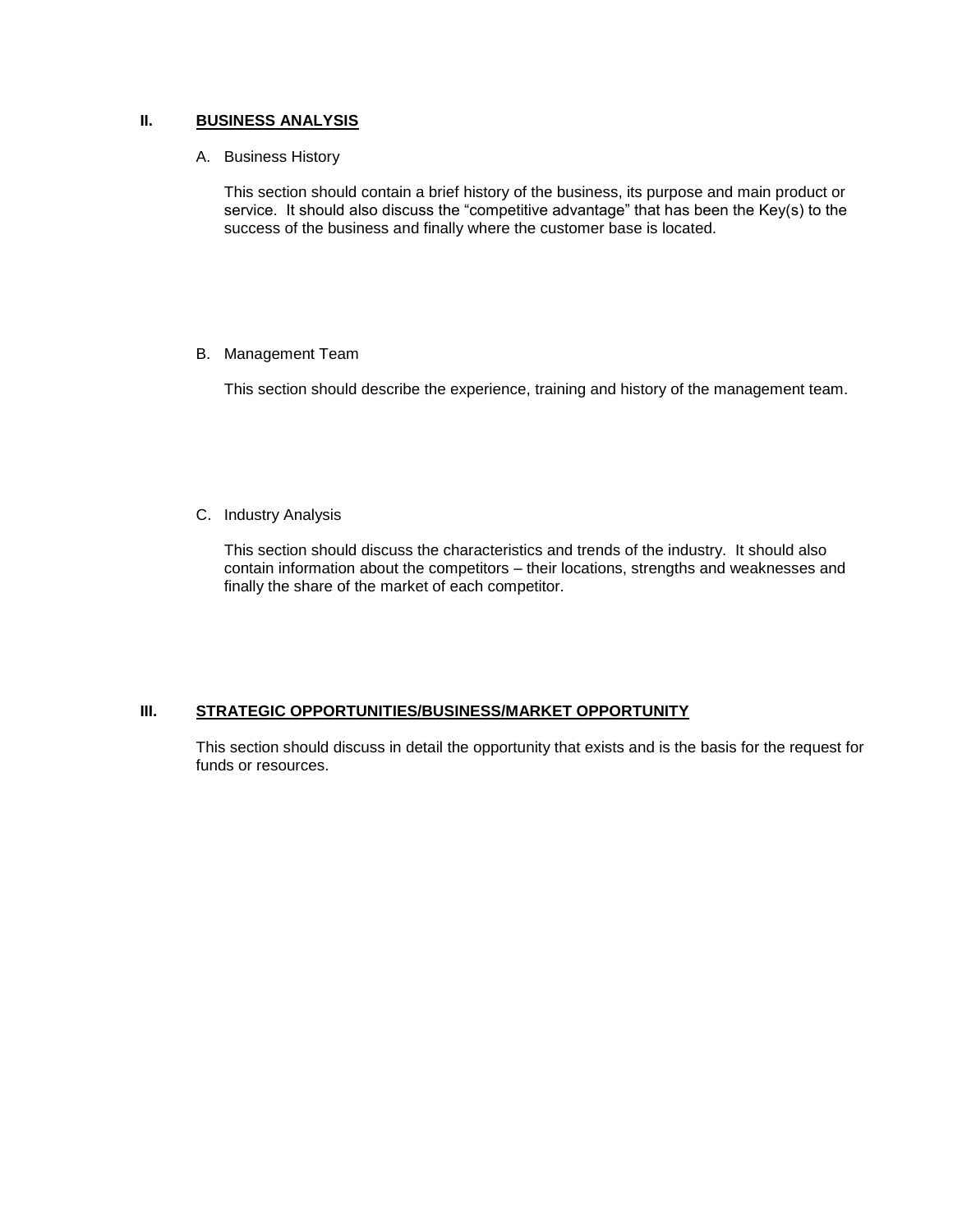### **IV. FINANCIAL INFORMATION**

#### A. Funds/Resources Needed

This section should detail the funds/resources that are needed to take advantage of the opportunity that exists and how they are to be used.

#### B. Financial Statements

Attach financial statements as required.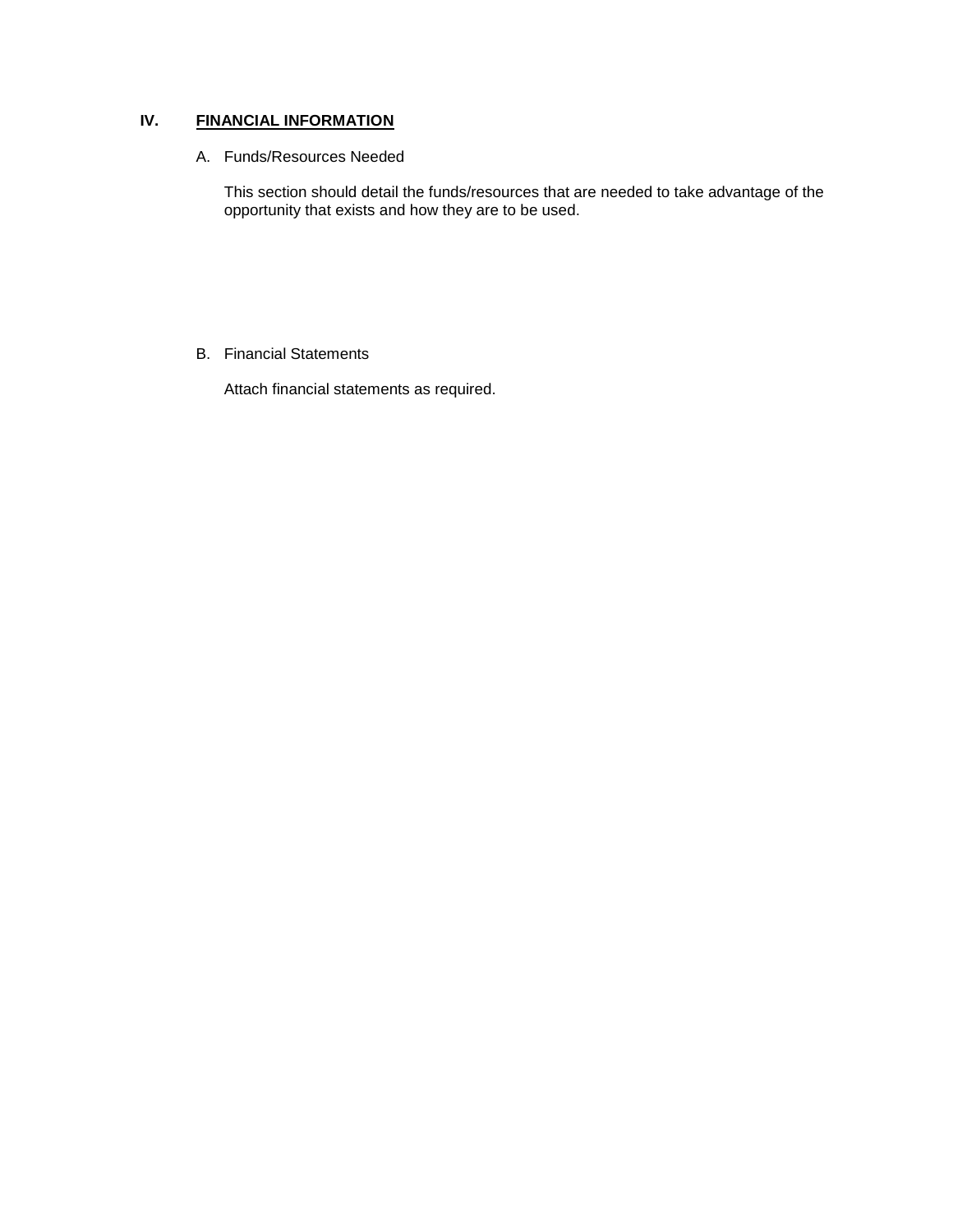### BUSINESS SUBSIDY DEFINED

#### **116J.993 DEFINITIONS.**

Subd. 3. **Business subsidy.** "Business subsidy" or "subsidy" means a state or local government agency grant, contribution of personal property, real property, infrastructure, the principal amount of a loan at rates below those commercially available to the recipient, any reduction or deferral of any tax or any fee, any guarantee of any payment under any loan, lease, or other obligation, or any preferential use of government facilities given to a business.

The following forms of financial assistance are not a business subsidy: (1) a

business subsidy of less than \$150,000;

(2) assistance that is generally available to all businesses or to a general class of similar businesses, such as a line of business, size, location, or similar general criteria;

(3) public improvements to buildings or lands owned by the state or local government that serve a public purpose and do not principally benefit a single business or defined group of businesses at the time the improvements are made;

(4) redevelopment property polluted by contaminants as defined in section 116J.552, subdivision 3;

(5) assistance provided for the sole purpose of renovating old or decaying building stock or bringing it up to code and assistance provided for designated historic preservation districts, provided that the assistance is equal to or less than 50 percent of the total cost;

(6) assistance to provide job readiness and training services if the sole purpose of the assistance is to provide those services;

(7) assistance for housing;

(8) assistance for pollution control or abatement, including assistance for a tax increment financing hazardous substance subdistrict as defined under section 469.174, subdivision 23;

(9) assistance for energy conservation;

(10) tax reductions resulting from conformity with federal tax law; (11)

workers' compensation and unemployment insurance;

(12) benefits derived from regulation;

(13) indirect benefits derived from assistance to educational institutions;

(14) funds from bonds allocated under chapter 474A, bonds issued to refund outstanding bonds, and bonds issued for the benefit of an organization described in section 501(c)(3) of the Internal Revenue Code of 1986, as amended through December 31, 1999;

(15) assistance for a collaboration between a Minnesota higher education institution and a business; (16)

assistance for a tax increment financing soils condition district as defined under section 469.174, subdivision 19;

(17) redevelopment when the recipient's investment in the purchase of the site and in site preparation is 70 percent or more of the assessor's current year's estimated market value;

(18) general changes in tax increment financing law and other general tax law changes of a principally technical nature;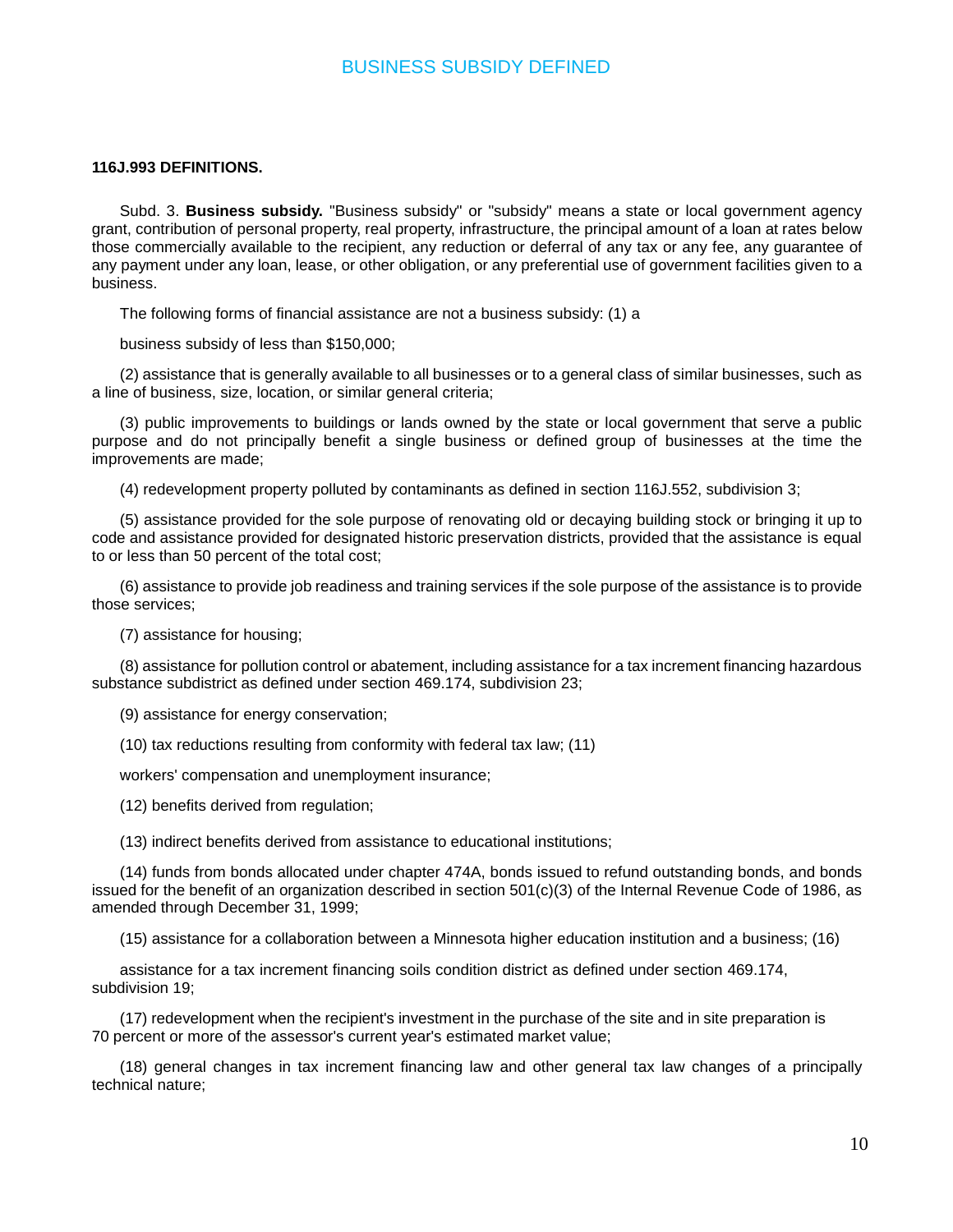# BUSINESS SUBSIDY DEFINED

(19) federal assistance until the assistance has been repaid to, and reinvested by, the state or local government agency;

(20) funds from dock and wharf bonds issued by a seaway port authority; (21)

business loans and loan guarantees of \$150,000 or less;

(22) federal loan funds provided through the United States Department of Commerce, Economic Development Administration; and

(23) property tax abatements granted under section 469.1813 to property that is subject to valuation under Minnesota Rules, chapter 8100.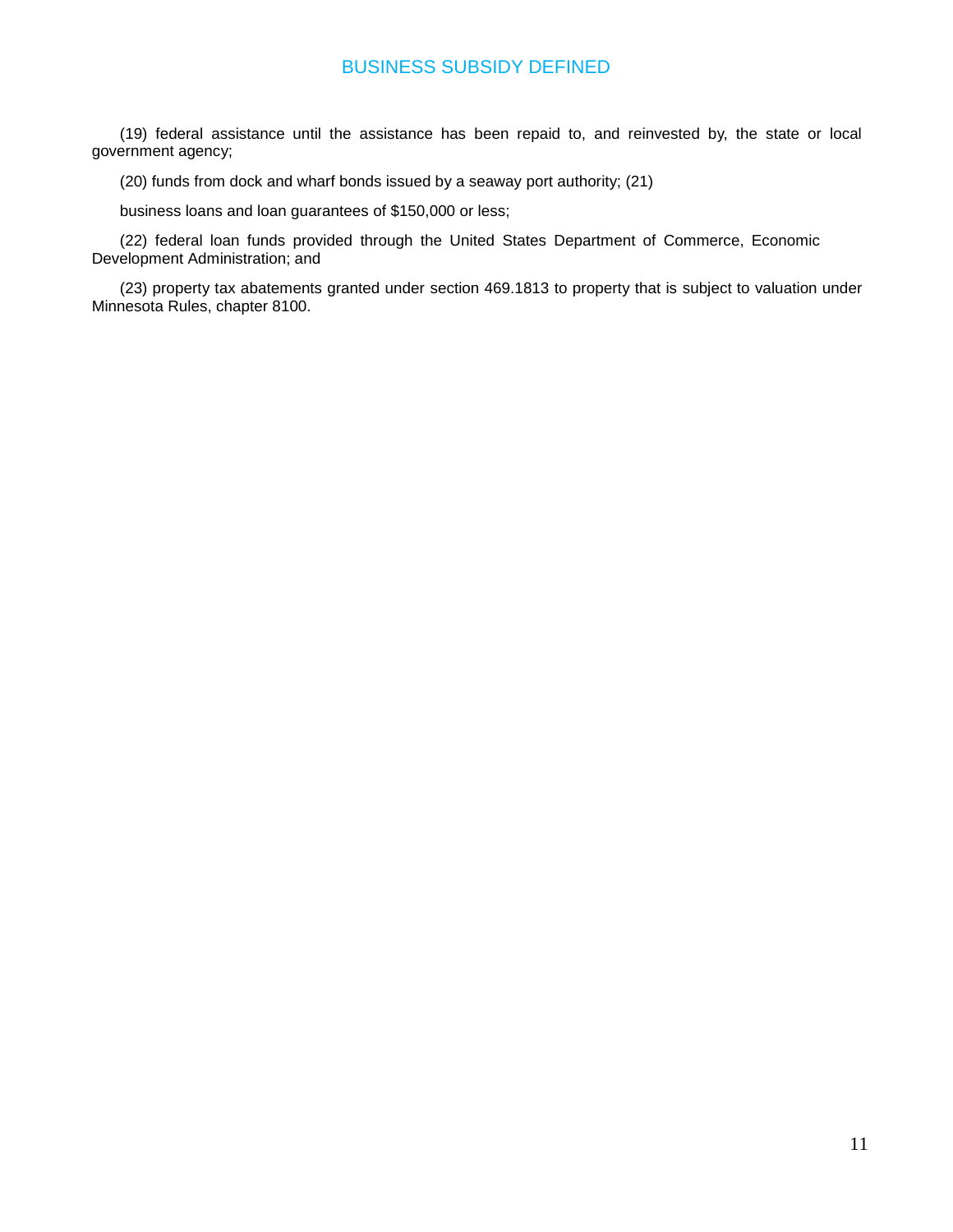# CERTIFICATION OF BENEFICIAL OWNERS FORM

| <b>NAICS CODE:</b> |
|--------------------|

**Beneficial Owner(s):** The following information is required for each individual person or entity, if any, who directly or indirectly, through any contract, arrangement, understanding, relationship, or otherwise owns 20 percent or more of the equity interests of the legal entity listed above.

| Name/Title | Ownership % | <b>Address</b> |
|------------|-------------|----------------|
| Name/Title | Ownership % | <b>Address</b> |
| Name/Title | Ownership % | <b>Address</b> |
| Name/Title | Ownership % | <b>Address</b> |
| Name/Title | Ownership % | <b>Address</b> |

**Control Person:** The following information for one individual with significant responsibility for managing the legal entity listed above, such as an executive officer or senior manager, or any other individual who is legally authorized to act on behalf of the aforementioned legal entity.

| <b>Name</b>    | <b>Title</b> |
|----------------|--------------|
| <b>Address</b> | <b>Phone</b> |

**Conflict of Interest/Disclosure:** Describe in detail any direct benefit to be gained by a public official of the City of Belle Plaine and/or family members of a public official of the City of Belle Plaine as the result of this development or any contract, proposal, request for proposal, invitation to bid, grant, in-kind donation, or other monetary benefit resulting from the proposed loan. If no potential conflict of interest exists, please specify no potential conflict of interest exists.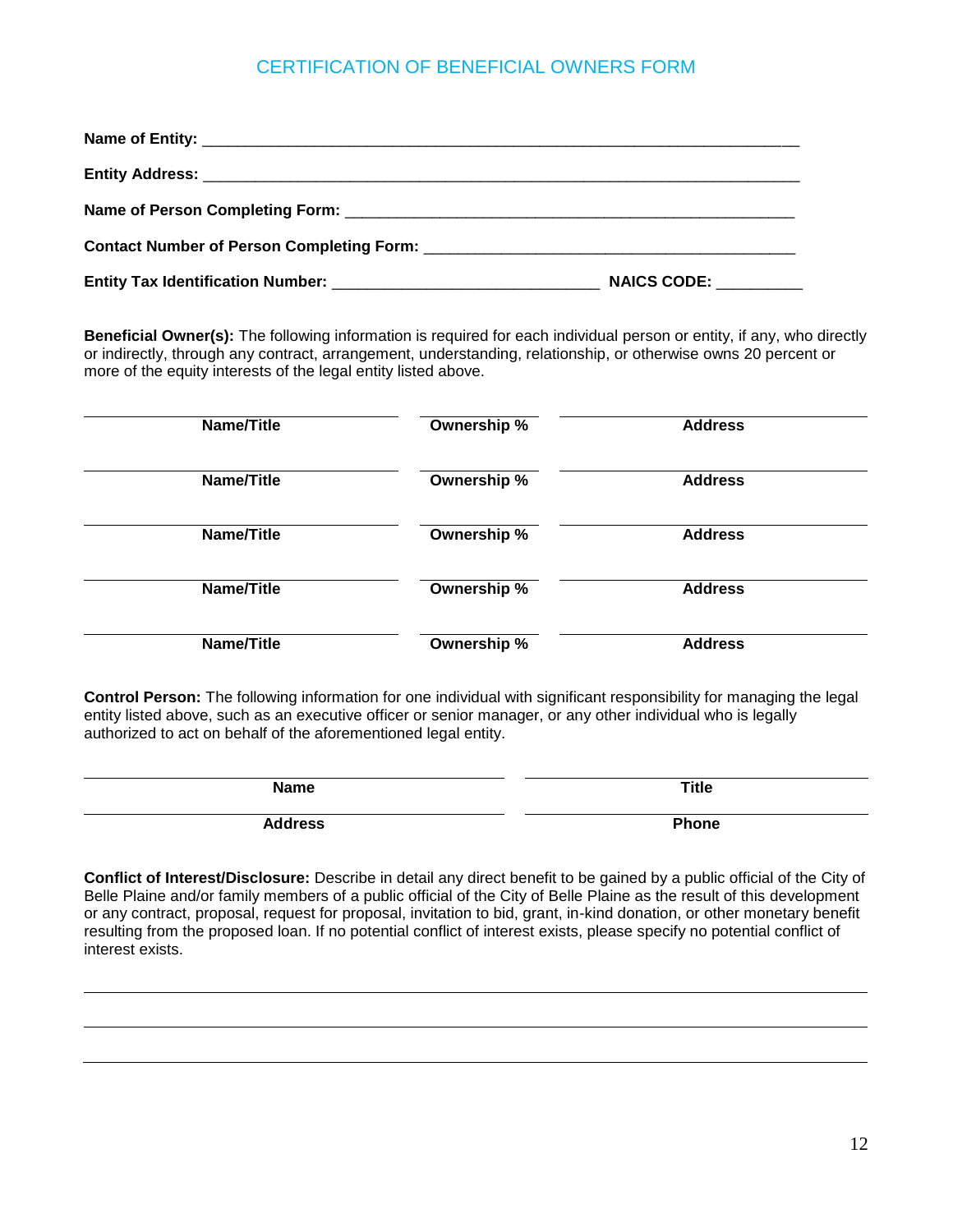# CERTIFICATION OF BENEFICIAL OWNERS FORM

**Certification:** By signing below, I certify under oath and penalty of perjury that all statements on or attached to this form are true and correct to the best of my knowledge. I further understand that omissions shall be cause for disqualification from loan consideration.

| <b>Signature of Control Person</b>   | <b>Date</b> |
|--------------------------------------|-------------|
| <b>Signature of Beneficial Owner</b> | <b>Date</b> |
| <b>Signature of Beneficial Owner</b> | Date        |
| <b>Signature of Beneficial Owner</b> | Date        |
| <b>Signature of Beneficial Owner</b> | <b>Date</b> |
| <b>Signature of Beneficial Owner</b> | <b>Date</b> |

#### **Definitions**:

"Business Entity" means any corporation, partnership, limited partnership, proprietorship, firm, enterprise, franchise, association, self-employed individual, or trust, whether fictitiously named or not, doing business in the state of Minnesota.

"Family or Family Members " means included but limited to individuals who are related to a public official as father, mother, son, daughter, brother, sister, husband, wife, father-in-law, mother-in-law, son-in-law, daughter-inlaw, brother-in-law, sister-in-law, half-brother, half-sister, person who is engaged to be married to a public official or who otherwise holds himself or herself out as or is generally known as the person whom a public official intends to marry or with whom a public official intends to form or has formed a household.

"Person" means an individual, firm, partnership, association, joint venture, cooperative, or corporation, or any other group or combination acting in concert.

"Public Official" means a person either elected to a governmental position, or appointed to a governmental position who is authorized by statute, resolution or code to exercise part of the sovereign power of the governmental entity and whose duties of involve the exercise of discretion on behalf of the governmental entity.